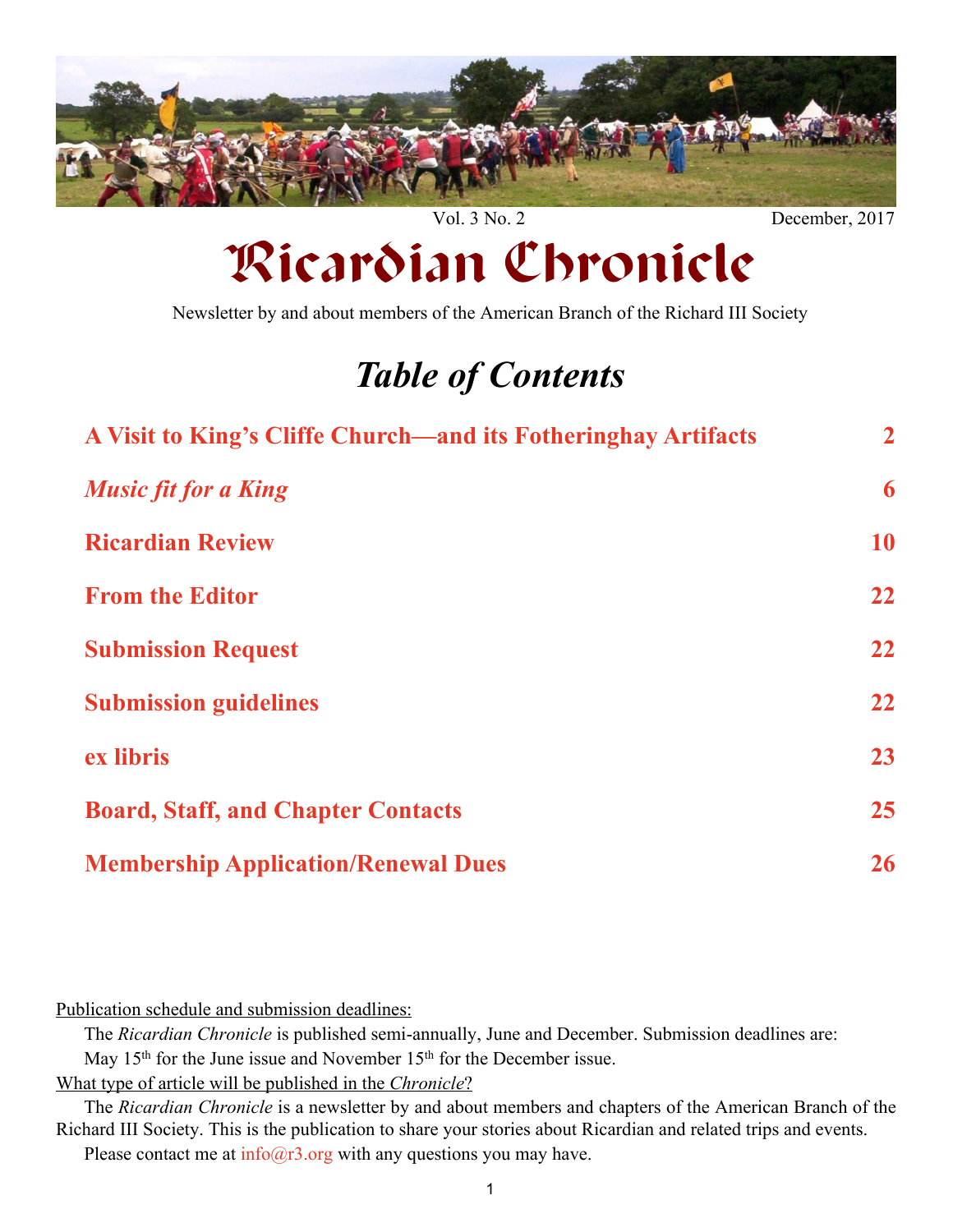## **A Visit to King's Cliffe Church—and its Fotheringhay Artifacts**

A travel report from Susan Troxell All images photographed by Susan Troxell Permission granted to use images with attribution.

<span id="page-1-0"></span>Author's Note: My husband and I had the good fortune to spend two weeks in England and Wales in October, 2017. I had been asked to moderate a conference on Richard III and 15<sup>th</sup> Century Warfare at the Leicester Guildhall, sponsored by the Richard III Foundation. During our stay, we drove into Northamptonshire in order to explore a small parish church at King's Cliffe, which purported to have a number of objects from Richard III's birthplace of Fotheringhay! This is my brief report of our surprising discovery.

My tale of discovery begins with a tale of destruction. The year was 1566. Queen Elizabeth I, known as "Gloriana" or "the Virgin Queen", was on progress through her realm, having already occupied the throne for 8 years. Her itinerary took her to Northamptonshire and the parish church of Fotheringhay dedicated to St Mary and All Saints. There, she saw the desecrated and shattered tombs among the ruins of the collegiate choir that had been ransacked during her father's program to dissolve monastic houses, chantries, and collegiate churches.

The Queen allegedly expressed disgust at the lack of respect shown towards the burial monuments of her Yorkist ancestors. Those ancestors included the second Duke of York, the third Duke of York, his Duchess Cecily, and their son Edmund Earl of Rutland, all of whom had been buried at Fotheringhay's church. So, she later set up a commission to inquire into its status. Despite opposition from parishioners, the choir was demolished in 1573, and money from the sale of its materials and fittings was used to modify the wall formerly dividing it from the nave. The tombs of her ancestors were moved into the eastern portion of the nave, where they now lay beneath  $16<sup>th</sup>$ -century style monuments. Fotheringhay, once intended by the Yorkists to be a large and magnificent collegiate church with a master, 8 clerks, and 13 choristers who lived in a richly-cloistered environment, became a truncated and much-reduced shadow of its former self.

Despite this sad story of loss, it may be comforting—if not surprising—to know that original woodwork and painted glass from Fotheringhay can still be found nearby. The sale of materials of the dismantled choir in 1573 is documented, as is the dispersal of its woodwork to the parish churches at Tansor, King's Cliffe, Benefield, Hemington and Warmington. Misericords at Tansor and Hemington display Yorkist heraldry, including the well-known falcon-and-fetterlock badge of the third Duke of York. Hemington even has a misericord showing two boars. The boar, as we know, was chosen by Richard as Duke of Gloucester for his badge. These sculpted heraldic images confirm they originated from Fotheringhay and were part of the choir stalls that were built when the Yorkists were ascendant in the 15<sup>th</sup> century.



**Tansor Misericord showing Falcon &** Fetterlock Figure 1



**Tansor Choir Stalls** Figure 2



**Hemington Misericord** showing Boars Figure 3



**Hemington Choir End** showing Falcon/Fetterlock Figure 4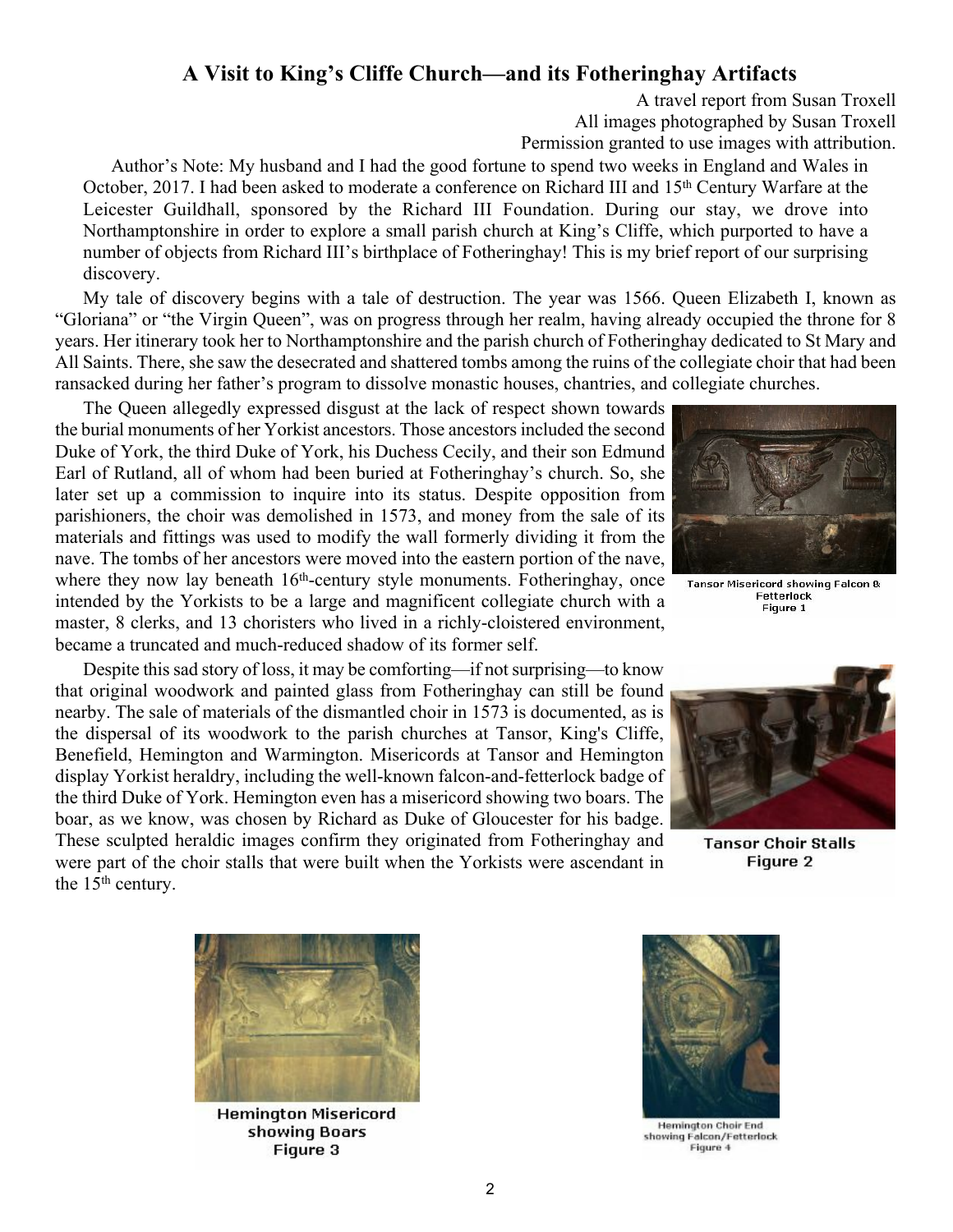The parish church at King's Cliffe is particularly of interest, as it has not only woodwork from Fotheringhay but also original painted window glass. The woodwork consists of panels of a uniform design, and were probably used at Fotheringhay as stall ends or elsewhere in the fabric of the choir. The parishioners at King's Cliffe now use these wooden panels as pew ends. They appear to be remarkably similar to wooden panels recently repatriated to Fotheringhay from Tansor. The panels from Tansor are now on display, and are undergoing restoration, at Fotheringhay.



Figure 5



**Tansor Wood** Panel Figure 7



King's Cliffe Pew End Figure 6



Tansor Wood Panel Figure 8

There is also a pulpit at King's Cliffe constructed from 15<sup>th</sup> century wood from Fotheringhay. Before 1896, it was a much grander, three-tiered reading desk with pulpit. A booklet at King's Cliffe describes how it would have appeared in the early 19<sup>th</sup> century:

The materials of which the Desk and Pulpit are composed are oak panels with good tracery, brought from the Nave of the Church at Fotheringhay in 1813. The base is divided into panels, ornamented with quatre foiles, arches and mouldings, and terminated with foliage. Above this rises the desk for the Prayer Book and Bible, decorated with four panels of well-executed tracery formerly on the seat appropriated to the inhabitants of the Castle at Fotheringhay. Above all is an octagonal Pulpit, the panels of which are similar to the ends of the Free Seats, standing upon a base which bears three shields. [*The Free Seats had been installed by Bonney in King's Cliffe church at the same time as the three-deck pulpit*]. In the centre are the armorial bearings of the present Rector [*H K Bonney himself*]—on a bend three fleur de lys, and on each side these inscriptions: "From Fotheringhay, of the date of 15<sup>th</sup> century" and "Erected by H K B Rector 1818".

The Pulpit is surmounted by a rich Canopy corresponding with itself, ornamented by Pendants and Finials, with Arches, enriched with tracery between them.

In putting upon the Free Seats, the Parish was assisted by the donation of Mrs Bridget Bonney, the Rector's mother.

The painted glass at the East and West ends was chiefly collected from the refuse of the windows at Fotheringhay.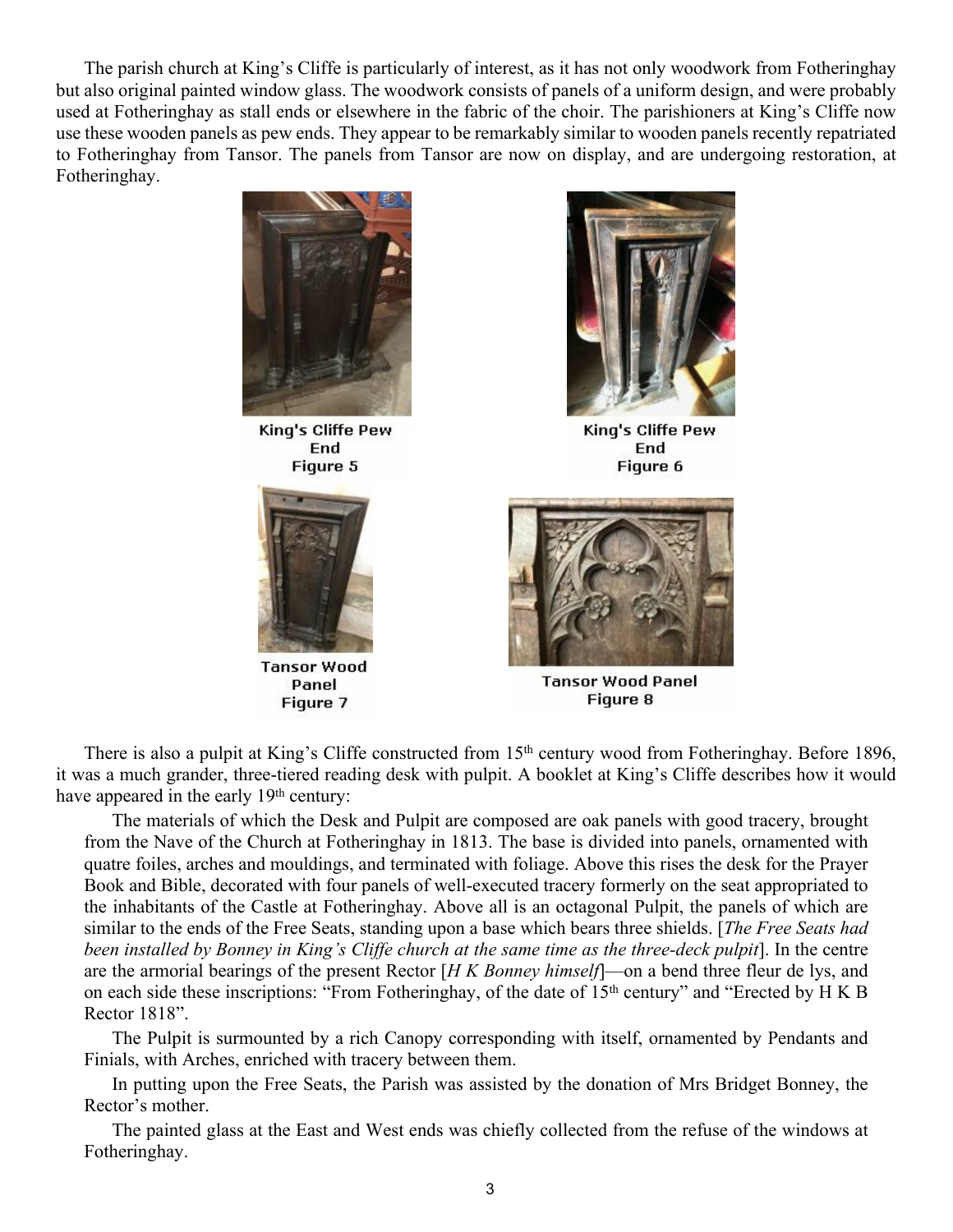The surviving pulpit retains only the octagonal structure, but a drawing made by H K Bonney illustrates how it appeared in the early 19<sup>th</sup> century:



**Pulpit at King's** Cliffe Figure 9



Bonney's Drawing of Pulpit at King's Cliffe<br>Figure 10

The painted glass is even more fascinating, since glass is such an ephemeral and easily damaged object. A number of "quarries" (small, diamond-shaped panes) show fetterlocks, roses, oak leaves, and suns—distinctive badges of the Yorkists.



King's Cliffe glass quarries Figure 11



King's Cliffe glass quarries Figure 12



King's Cliffe glass quarries Figure 13



King's Cliffe glass quarries Figure 14



King's Cliffe glass quarries Figure 15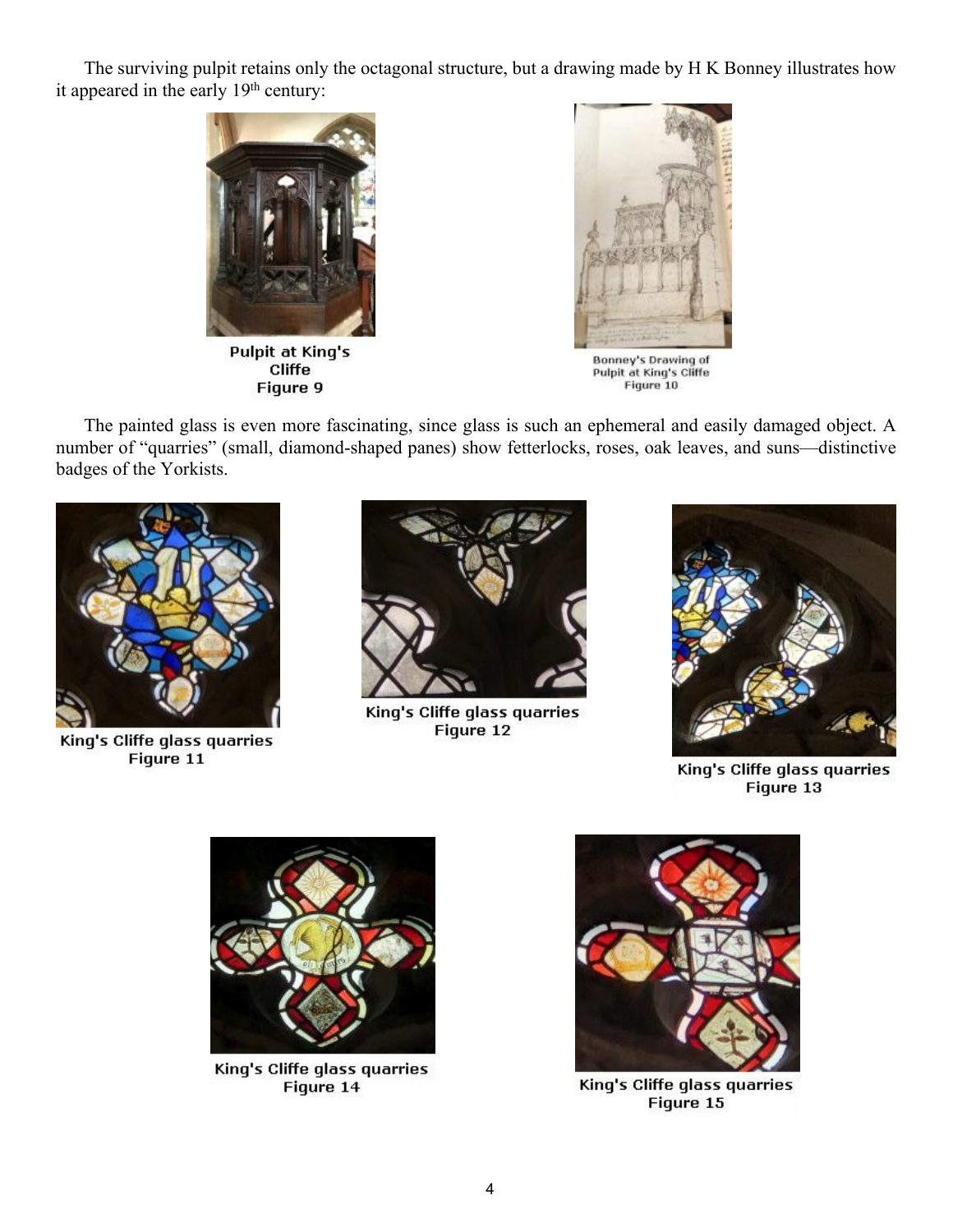Other windows at King's Cliffe show angels playing instruments, and various animals and birds.





Although it is almost impossible to determine where these glass fragments were originally installed at Fotheringhay, there is a record of Edward IV donating money to the church for the installation of painted glass windows in its cloister.

King's Cliffe is a short, 10-minute drive from Fotheringhay, and is worth a visit for any Ricardian. The church has many delightful medieval artifacts, including carved corbels in the shape of human faces, and gargoyles in the shape of fanciful animals.

Much of the church was constructed in the 15<sup>th</sup> century, and it fortunately survived the destruction of churches that occurred during the Reformation movements of the  $16<sup>th</sup>$  and  $17<sup>th</sup>$  centuries. One can definitely get a good idea of how a parish church was built during the life of Richard III. And, if one's imagination is active enough, you might even feel the spirit of his birthplace and the "Yorkist period" speaking through its Fotheringhay artifacts.



Figure 18

#### SOURCES:

"Fotheringhay." *An Inventory of the Historical Monuments in the County of Northamptonshire, Volume 6, Architectural Monuments in North Northamptonshire*. London: Her Majesty's Stationery Office, 1984. 63-75. *British History Online*. Web. 6 November 2017. http://www.british-history.ac.uk/rchme/northants/vol6/pp63-75. "King's Cliffe", in *An Inventory of the Historical Monuments in the County of Northamptonshire, Volume 6, Architectural Monuments in North Northamptonshire* (London, 1984), pp. 91-106. *British History Online* http://www.british-history.ac.uk/rchme/northants/vol6/pp91-106 [accessed 30 October 2017].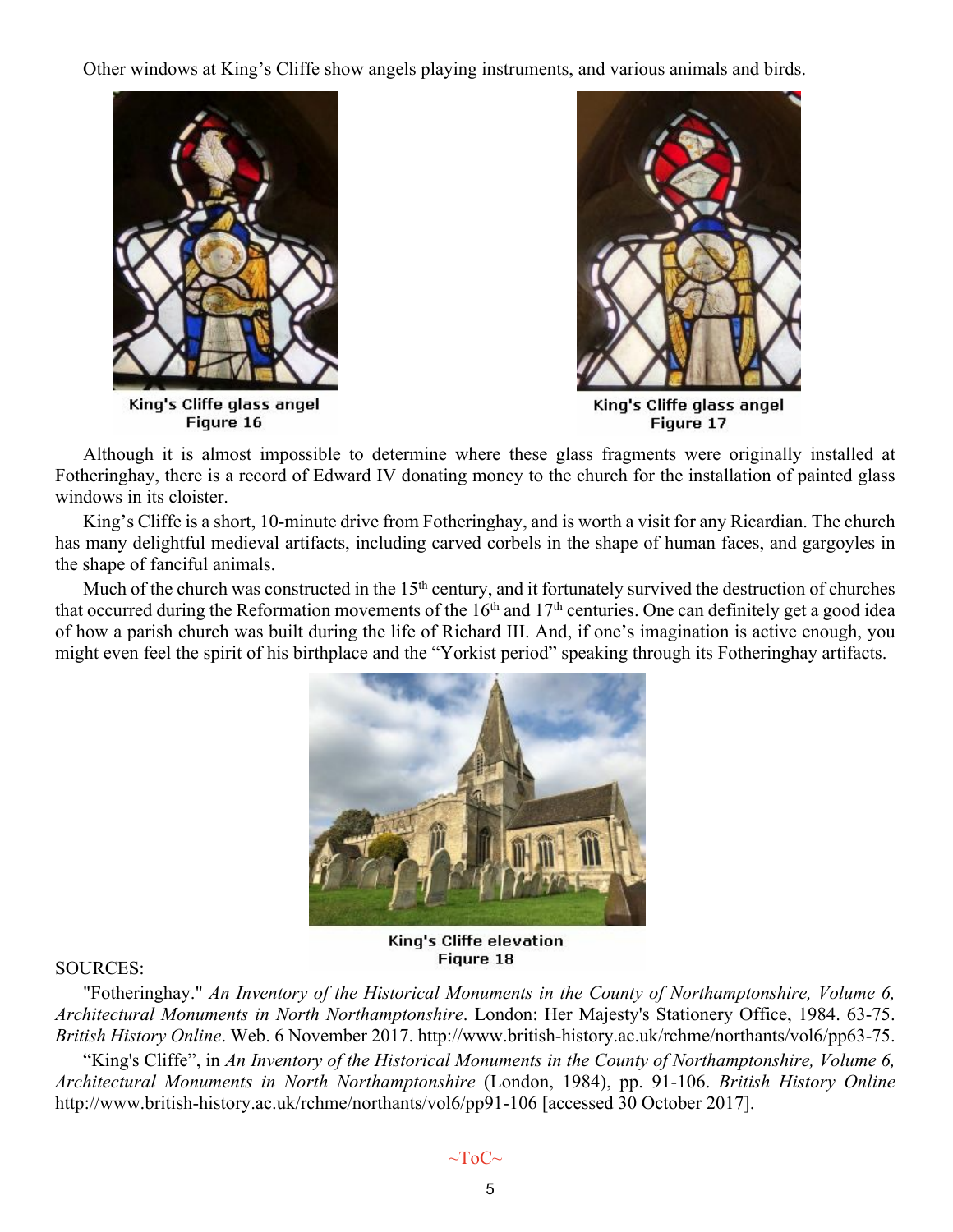## *Music fit for a King*

Ian Churchward Interview

Elke Paxon

<span id="page-5-0"></span>The Legendary Ten Seconds started off as the solo music project of Ian Churchward during the time when he was the lead guitar player of The Morrison. In 2013 Lord Zarquon joined Ian's music project and since then the line-up has gradually expanded including various guest musicians and vocalists who have helped out in the recording studio.

The present line up of the band is: Ian Churchward vocals and rhythm guitar, Rob Bright lead guitar, Lord Zarquon keyboards, David Clifford bass guitar,

Most notably The Legendary Ten Seconds have recorded four critically acclaimed English folk rock albums which chronicle the Wars of the Roses and the life and times of Richard III in the late fifteenth century. The albums are:

*Loyaulté me lie*, *Tant Le Desiree*, *Richard III*, and *Sunnes And Roses*.

Adrian Maxwell drums.

They are available on Amazon and iTunes and they have donated £1000 to a scoliosis charity from the sale of their music. The band has performed several concerts for the Richard III Society including one for the USA branch in Denver last year. Ian Churchward has also published a book about the music of The Legendary Ten Seconds: *Songs About Richard III*. It's also available on Amazon. The Legendary Ten Seconds is currently working on an album called *Murrey and Blue*, which will feature further songs about the Wars of the Roses. They released a new version of *White Surrey* August 22, 2017.

Recently I did get a chance to ask Ian some questions, and I would like to thank him for the opportunity.

EP: Let me first ask you how long have you been playing and creating music?

- IC: I started to learn to play the guitar in 1979. Almost straight away I tried to make up my own songs. The main reason that I started trying to write my own tunes was because I wasn't a very good musician and found it difficult to play other people's songs. I found it easier to make up my own songs although the early ones weren't very good. Since that time apart from a two-year spell in the 1990's when my son Tom was born I have been playing the guitar in various bands and writing and arranging songs.
- EP: When did you first know that you wanted to be a musician?
- IC: Sometime in the mid 1970's in my mid-teens I thought that I would like to be able to play the guitar but I didn't think it was something that I could do. I liked listening to music a lot but didn't think that I had the ability to be a musician. In those days I particularly liked the music of Elvis Presley, The Everly Brothers, Eddie Cochran, The Shadows and The Beatles. Then punk rock came along and some of my school friends formed punk bands. I went to their gigs and my friend Tim Dodge let me borrow his Clash albums. I made a tape recording of his copy of the first Clash album and listened to it all the time. I then read an article about Joe Strummer and how he started to play the guitar and that gave me the encouragement to try to learn to become a musician.
- EP: Who influenced you most and what kind of music did you (first) listen to?
- IC: My friend Phil Andrews was a big influence. I played in two bands with him and he was very good at writing good songs. Sometimes we worked out songs together. Going back to when I was really young, before I was ten years old, I remember that my sister had a toy record player which would play records specially made for children. The vinyl was bright orange I think. We both used to enjoying listening to the songs on that record player. There was one called *I've Been Working on the Railroad*. My Mum could read music and play the piano



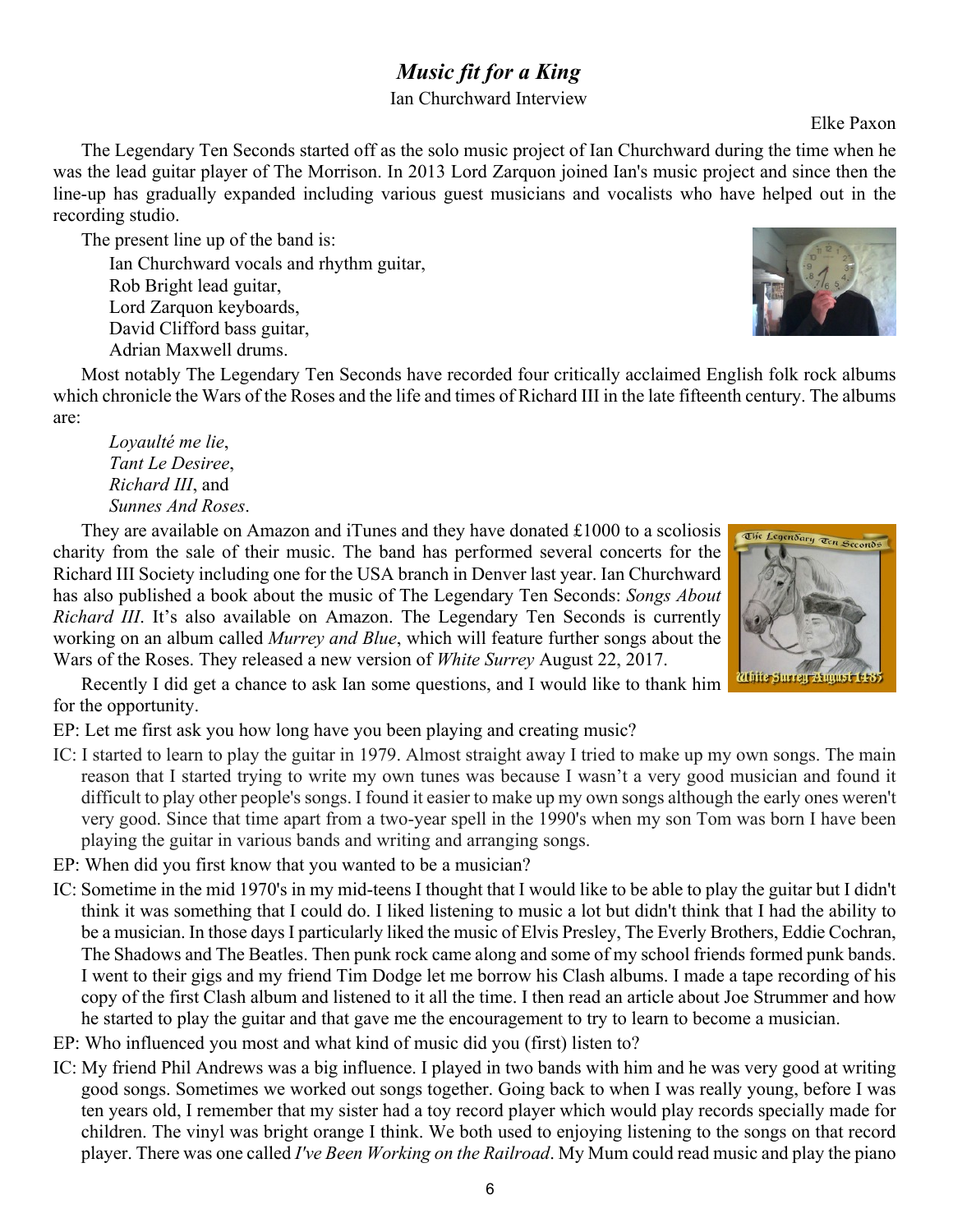and we would listen to my Dad singing while Mum played the piano. *Clouds* by Joni Mitchell was one that I can remember that Mum used to play and Dad would sing. At junior school assembly time I liked singing *Onward Christian Soldiers* and *Those in Peril on the Sea*. The first music I bought was on cassette. When I was about twelve I was given several old sixties records. These included the album *Revolver* by The Beatles although it was a bit too advanced for my ears. At the time I only liked *Yellow Submarine* on that record but now I consider it to be their best album. The real gems for me were two LP's, one was The Rolling Stones *Five by Five* and one of The Shadows with their best four instrumentals, *Apache*, *Man of Mystery*, *The Stranger* and *FBI*. This one by The Shadows was just superb. Hank Marvin is one of my favourite ever lead guitar players. All of these things influenced me but so did so many other things too numerous to mention. Playing in a ceilidh band for ten years was obviously a big influence.

- EP: And how would you describe your style of music?
- IC: At the moment it is English folk rock with a medieval feel. That's what I think it sounds like now. It's got a bit of a 1960's psychedelic sound to it as well because I am a big fan of the Syd Barrett version of Pink Floyd and Lord Zarquon uses the sounds of the Mellotron.
- EP: What inspired you to start recording about this particular monarch who died over 500 years ago?
- IC: I watched a documentary about the discovery of his grave in the car park in Leicester. I remember previously hearing news of the possibility that it was his grave on my car radio driving to work in Exeter one morning. There are certain periods of history that I find particularly fascinating. The mystery of the missing princes, the two sons of Edward IV, must be near the top of the list. That documentary was a real eye opener. It's the most amazing documentary I have ever seen. Philippa Langley was just amazing. There was information about the Richard III Society, seeing the first sight of the curvature of the spine, the revealing of the reconstruction of what Richard's face looked like and John Ashdown-Hill's research. This coincided with a song idea that Lord Zarquon had recently played to me. We had worked out the melody of the introduction and verse for a possible new song but that was about it. Not much of a song idea really, but after watching the documentary I decided to see if I could turn the song idea into a song about Richard III.
- EP: You have done something totally new by creating a tremendous catalogue of songs. So far, we have been treated to four full albums with music about Richard III. Are there more albums planned?
- IC: The Legendary Ten Seconds are about half the way through recording a Ricardian album which I intend to call *Murrey and Blue*. I got the idea for the album title from a Ricardian Facebook page of the same name. All the songs have been written and the recording of about found songs have been completed. The remaining songs are partly recorded. There are probably enough partly recorded songs for two Ricardian albums but I don't know which ones will be finished and included on the new album. After the *Murrey and Blue* album has been completed I would quite like to release an album of my Ricardian instrumental ideas but I don't know if that is possible. At the moment I have decided to try to stop writing Ricardian songs because I feel that I have now written quite enough for the time being. After we had finished our third Ricardian album I tried to write fewer songs specifically about Richard III and to try to focus on other people and themes of Ricardian interest. That's not to say that I won't write another one but I have now started to write and record songs covering other periods of English history.
- EP: What gives you the ideas, what inspires you to write new songs?
- IC: Most of the Richard III songs came from reading books. The lyrics of the last song that I composed were mainly written by Ashley Mantle of the Worcestershire branch of the Richard III Society. He has written a book about King John and sent me an email with the words he had written about Henry the First. I came up with a tune and changed his lyrics in a few places to fit the music.
- EP: Which is your favourite part when writing new material? Is it the music or the lyrics? Could you give us an idea of the process of how a song comes together?
- IC: It is when you realise that you have got a great idea for a song. Sometimes it is the melody, sometimes it is a few lines of lyrics. It tends to vary, sometimes I stumble upon an idea for a guitar riff. The most recent example of this was after listening to a song by Stiff Little Fingers called *Each Dollar a Bullet* which has a very distinctive Irish sounding melody. I tried to work out the lead guitar part, failed and then quickly ended up with a song called *The Dublin King* about Lambert Simnel. With that song the guitar riff came first and then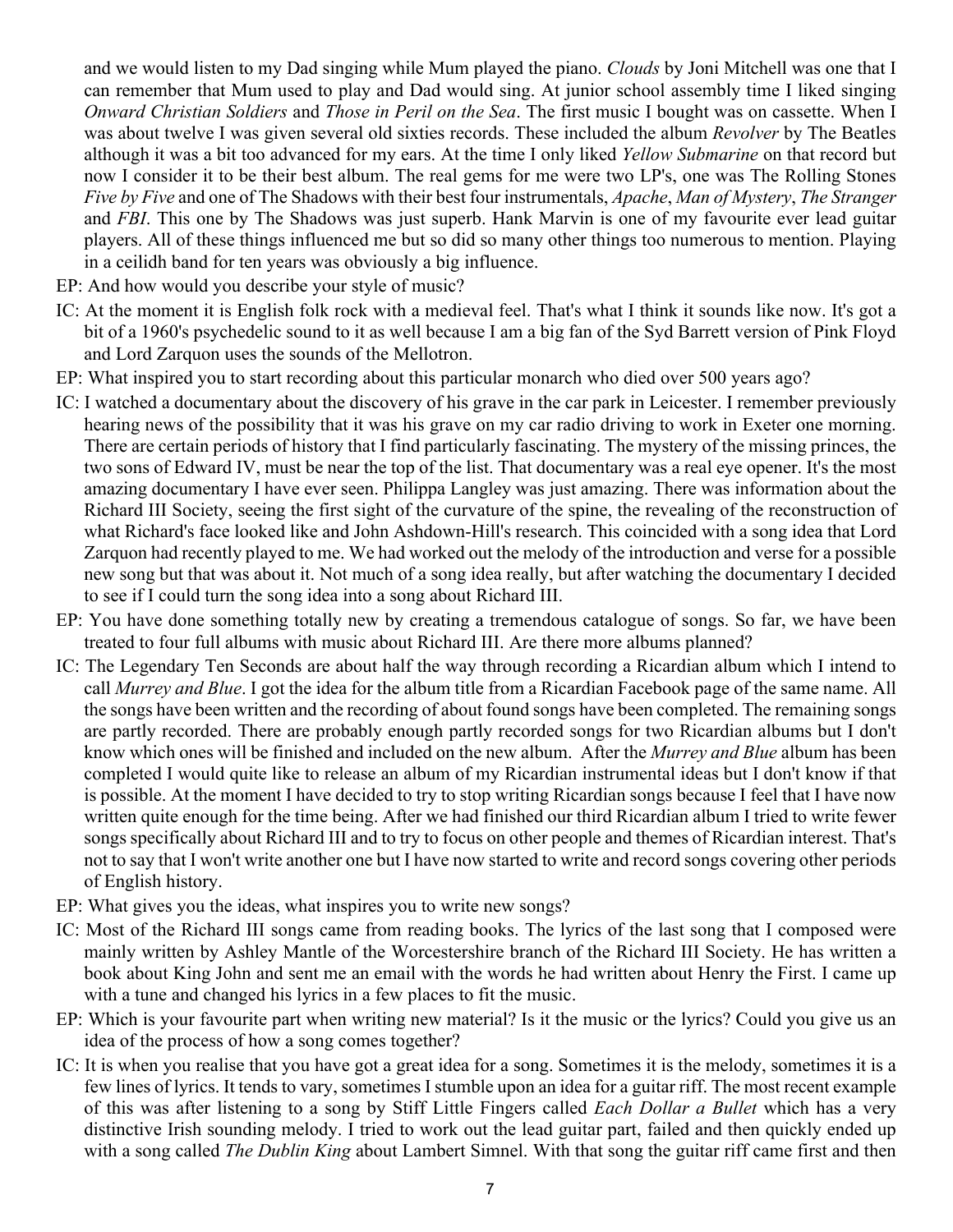I had to try and think of an idea for the lyrics which I got by reading an article by John Ashdown-Hill. In my head my new song idea had an Irish feel to it so John's book called *The Dublin King* seemed like a good title for a song. After I had started writing the verses for the song I then found the chord sequence for the chorus and wrote the words of the chorus. Sometimes the words come first. For example, I asked my wife to write some lyrics for the discovery of Richard III's grave in Leicester and then I made up a tune to go with the words which became a song called *The King in the Car Park*. I always try to create a good introduction section for a song, a verse, a strong chorus, instrumental section, middle eight and then finish with a good ending. Most of my songs take a couple of days to write, sometimes it takes a bit longer. I will work on a song idea for a couple of hours and then leave it for a bit and come back to it every so often. A good test is to see if I can remember the melody of a song idea the next day. If I can't remember it than that is a good indication that it isn't good enough. That doesn't happen very often.

- EP: Which of your Richard III songs are you the most proud of, and if different which one is your personal favourite?
- IC: One of my favourites is *Confort Et Liesse*. I was able to work out this instrumental really quickly. It is an instrumental in three parts and I had the chord sequence and melody line within about fifteen minutes of coming up with the initial idea. I am not sure which one I am most proud of, I think my favourites are *The King in the Car Park*, *The Battle of Barnet Song*, *Lady Anne Neville*, *White Surrey*, and *Court of King Richard III*. I am pleased that I was able to make up a fictional character for my song about Richard's court in the first verse and then feature the Silesian knight who wrote about Richard III in the second verse. I was very pleased with my guitar solo on that song although I felt I could have sung it better. *The Gold It Feels so Cold* is another one although I think that the title of the song is poor. My other favourites are *Written at Rising*, *The Year of Three Kings,* and *The Jewel*. I really like the trumpet on the *Jewel*. I worked out the melody for the trumpet solo on the guitar and then asked Ashley Dyer to play it on his trumpet. Of all the albums I think that *Tant le Desiree* is the best one because of the fictional narratives between all the songs which were written and read by Sandra Heath Wilson. Having said that I tend to focus on things that could have been better and consider it to be a flawed masterpiece. I am also very pleased with most of the new songs that I have written for the *Murrey and Blue* album. I try not to listen to my own songs too much as I am worried that I will get bored with them. The newest song is always the most enjoyable for me
- EP: What kind of venues do you and your group usually perform at?
- IC:We play at small venues because we are not a very well-known band. If we could get all our fans into one venue on one date then we would have quite a sizeable audience. Unfortunately, our limited number of fans live in different countries so this is not possible. We don't do that many gigs, partly because my music is only really a hobby and I haven't got enough spare time to play lots of gigs.
- EP: What do you prefer more (or is it about the same)—the creative part in the studio or the energy of a live performance?
- IC: I think it is the creative part in the studio. I am quite relaxed in my own recording studio. Before I had my own studio, I used to find recording quite stressful. Playing a gig can be a bit stressful, I worry about making mistakes and we don't do enough gigs to be able to be really confident with our live performances.
- EP: Are you surprised that you have come up with this many songs?
- IC: Yes and no. I go through phases of being able to write lots of songs and then I have periods where I might only write about four songs in one year. Since we recorded our first song about Richard III in 2013 I have been able to write more than ten songs every year. During this period I may have even been able to write about twenty songs in one year. My songs about Richard III have proved to be much more popular than my previous songs and this has given me the motivation to try to write lots of songs.
- EP: Can we look forward to more music on Richard III?
- IC: Hopefully the *Murrey and Blue* album will be finished and released later this year and all of the songs have a Ricardian theme. There are a few specifically about Richard III although most of the songs are about other themes of the period of the Wars of the Roses. I have also just recorded new versions of *White Surrey* and *The Court of King Richard III* because I wasn't entirely happy with my singing on the versions that are on *Tant le Desiree*.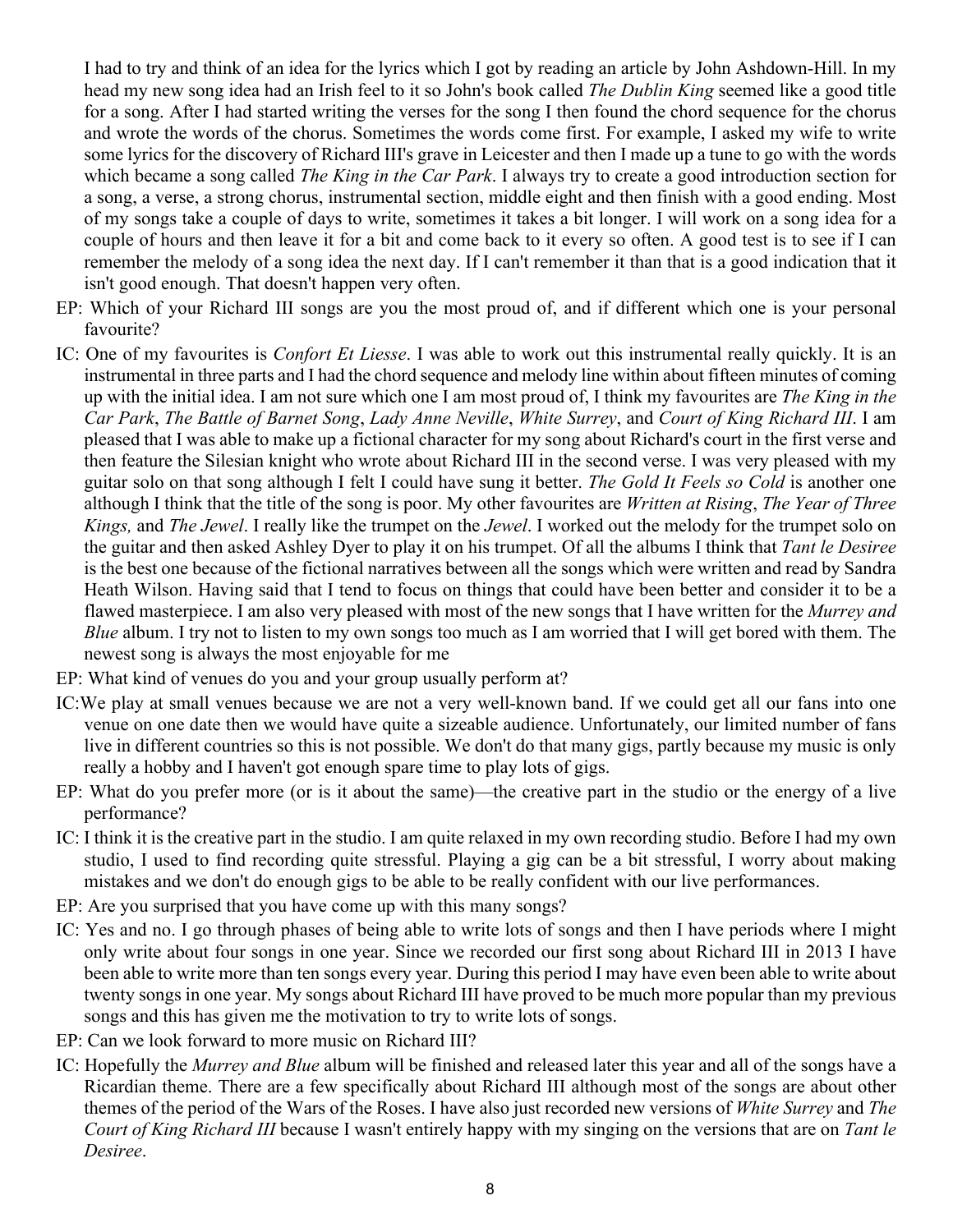- EP: One last question. Did you try to accomplish something in particular with these concept albums on R III?
- IC: I think my main aim was to write as many interesting, melodic and historically accurate Ricardian songs as I could. Most of all I write and record my songs for my own entertainment. If other people like them then that's great but the main thing is that I like my own songs. I also wanted to portray Richard in a sympathetic manner to help to give people a better understanding of him rather than the character familiar to most people due to that Shakespeare play. Apart from that it is to try to get as many people as I could to hear the songs. I also decided to donate money from the sale of the music to a scoliosis charity. I



hope that people will be listening to my music for many years to come. Actually, there is one other reason why I have written so many songs about Richard III and I now realise that after writing a few songs about Richard III that I made a conscious decision to write a ridiculous number of songs about him because I want to be the person that has written the most songs ever about Richard III.

#### PRESS RELEASE AUGUST 2017



Thank you very much, Ian for taking the time to answer my questions. It's much appreciated. You have given many Ricardians a very unique and quite enjoyable gift that can be treasured for many years to come. Thank you so much.

 $\sim$ ToC $\sim$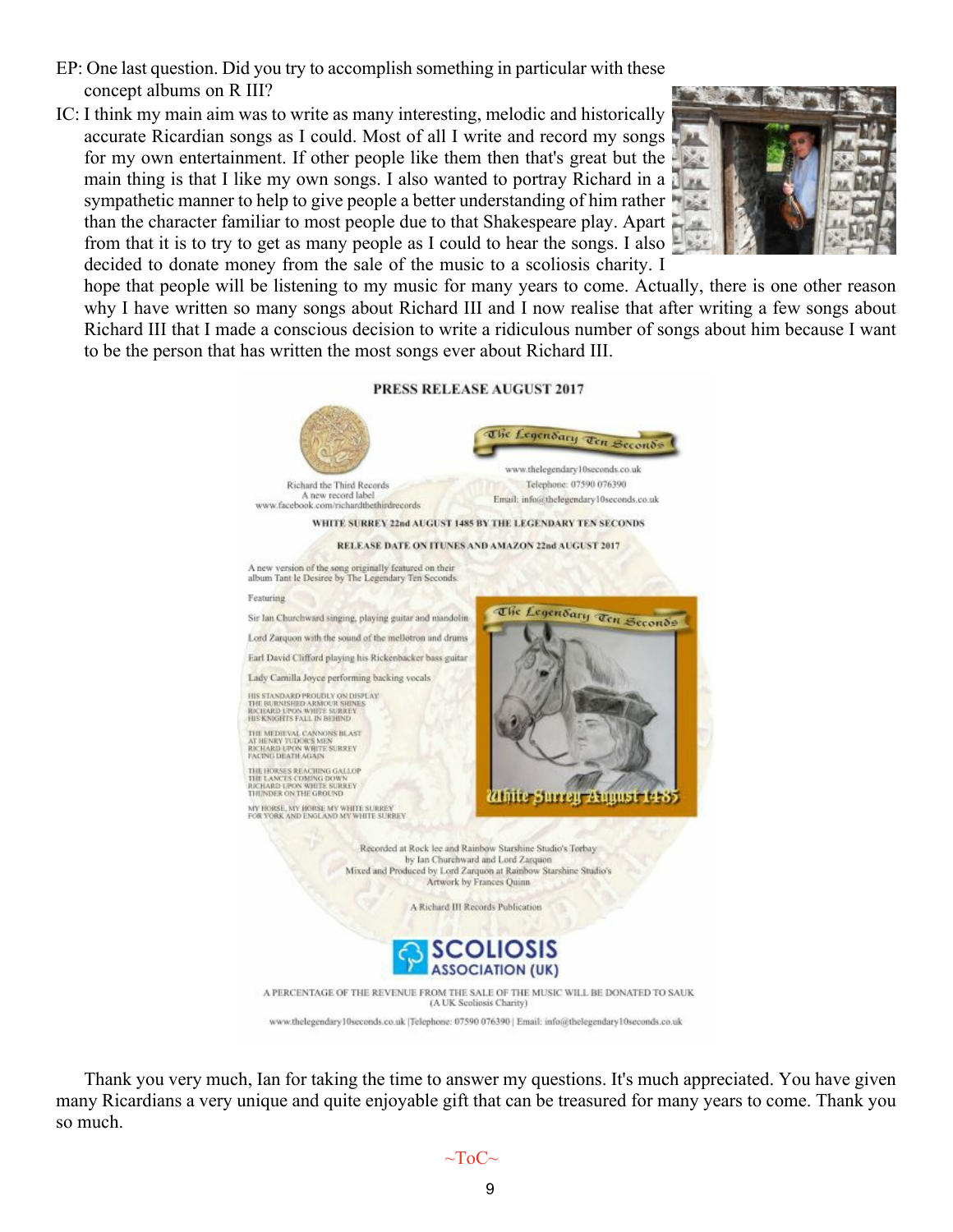## **Ricardian Review**

<span id="page-9-0"></span>*We are not amused*—Queen Victoria

We (editorial we) are indeed amused by some of the books considered here—and amazed, astounded, and ambushed by others.

**DICKON'S DIARIES: A Yeare in the Lyff of King Richard the Third—**Joanne Larner and Susan Lamb, illustrated by Rikko Nikko, CreateSpace Publishing Platform, 2017

Muddleham Castle, ye home of oure deare King, his wyff Queene Anne, his son Eddie, and his goodly friend, Lord Lovell (who appeareth to have no lyffe of his owne), existreth in a sort of tyme-warppe. Suche thynges as Thou-tube and YeBay are found alongside of hennins and poulaines (Richard's are blue). Oure King doth collect My Little Destrier figures, such as Ye Murderous Mustang, attemptying to buy up all those trimmed wyth the Codwalloper banner. Thou gettest the idea, no?

Verily much of the indignity is visited upone the personne of Lord Lovell. Who else wouldst getteth impayled on a Yuletide tree? Yet Our King hath his moments, certes, as when he is trapped in his owne garderobe. Or when his most innocent answeres to his sonne's most innocent questions, for his work of home, cometh oute nott as intended.

Thys volume be based on a website of the authors', yclept *Dickon for his Dames*, ye dames beinge admirers of Oure Dread Lord and frequent visitors to the castle. Some of them are Dame Joanne, Dame Christine, and Dame Kokomo, who seemeth to love Whyte Syrie as much as his mastyre. Othere visitors includeth such townsfolk as Miss Emm Enthal, the cheesemaker. (Lovell hast a thynge for cheese), and Tylda Tytsupp. Note: Onne needst not be a Dame to enjoye this. Onne doth neede, however, to have a tayste for pun-ish-ment.

*No blame on that account can be laid at my door*—George III, on the loss of the American colonies.

**THE PLANTAGENET MYSTERY: The Wynderbury Mysteries, Book I**—Victoria Prescott, Amazon Digital Services, 2014

**THE HAWTHORN VILLA SECRET: Wynderbury Mysteries, Book II** –Victoria Prescott, Amazon Digital Services, 2016

These novels follow the format of **Daughter of Time**, in that they are premised on modern-day detectives solving historical mysteries. Only here they are amateur detectives. The central character is Rob Tyler, who is a part-time archivist at the Wynderbury County Records, part-time adult education instructor, part-time doctoral candidate. Incidentally, those who are acquainted with British geography may object that there is no such place as the County of Wynderbury. There is. This is the author's name for her native Kent.

After a flashback beginning in the mid-16<sup>th</sup> century, the book returns to modern times, and to Rob's life, which, let's face it, is pretty dull, and he knows it. That will change. One of his night school Family History students, Emily, is enthused about some books and papers she has come across . Rob doesn't pay too much attention to this, until she doesn't show up for class. Because he is a nice guy, he worries about her, and goes to visit her, to find that she has been the victim of a mugging. Rob, his neighbor, builder Chris Bailey, and Emily's niece, Claire, decide to try to find out who beat her up, and more important, why. This leads them into a lot of trouble, encounters with a slimy villain and his goons, some more flashbacks, and a mystery involving Richard III's illegitimate son. Yes, the plot is based on the story of Richard of Eastwell. But there is one more plot twist in store.

**HAWTHORN VILLA** also opens with a flashback, but to a more recent time period, or periods: 1897 and 1905. Our hero and his sidekicks, by a series of accidents—or are they?—get involved with modern-day politics and 19th century politics. The two are intertwined. The mystery to be solved involves a typhoid epidemic, which really did occur in the year of Victoria's Diamond Jubilee, and its aftermath in 1905 Now it looks like having a long-delayed second aftermath in the 21<sup>st</sup> century. The incident that it is based on really did happen, but the story and characters are inventions, unlike the earlier book.

The chief charm is in the three detectives. The author can delineate the anti-intellectual Chris, the prickly feminist Claire, and the nerdish Rob ('Look out, he's going into his professor mode again.') without condescending or taking sides. The stories may be sort of leisurely in starting, but they soon pick up and there is plenty of action, much, but not all, supplied by Chris. Rob, we are told "didn't do anger, but he did do seriously pissed off,' and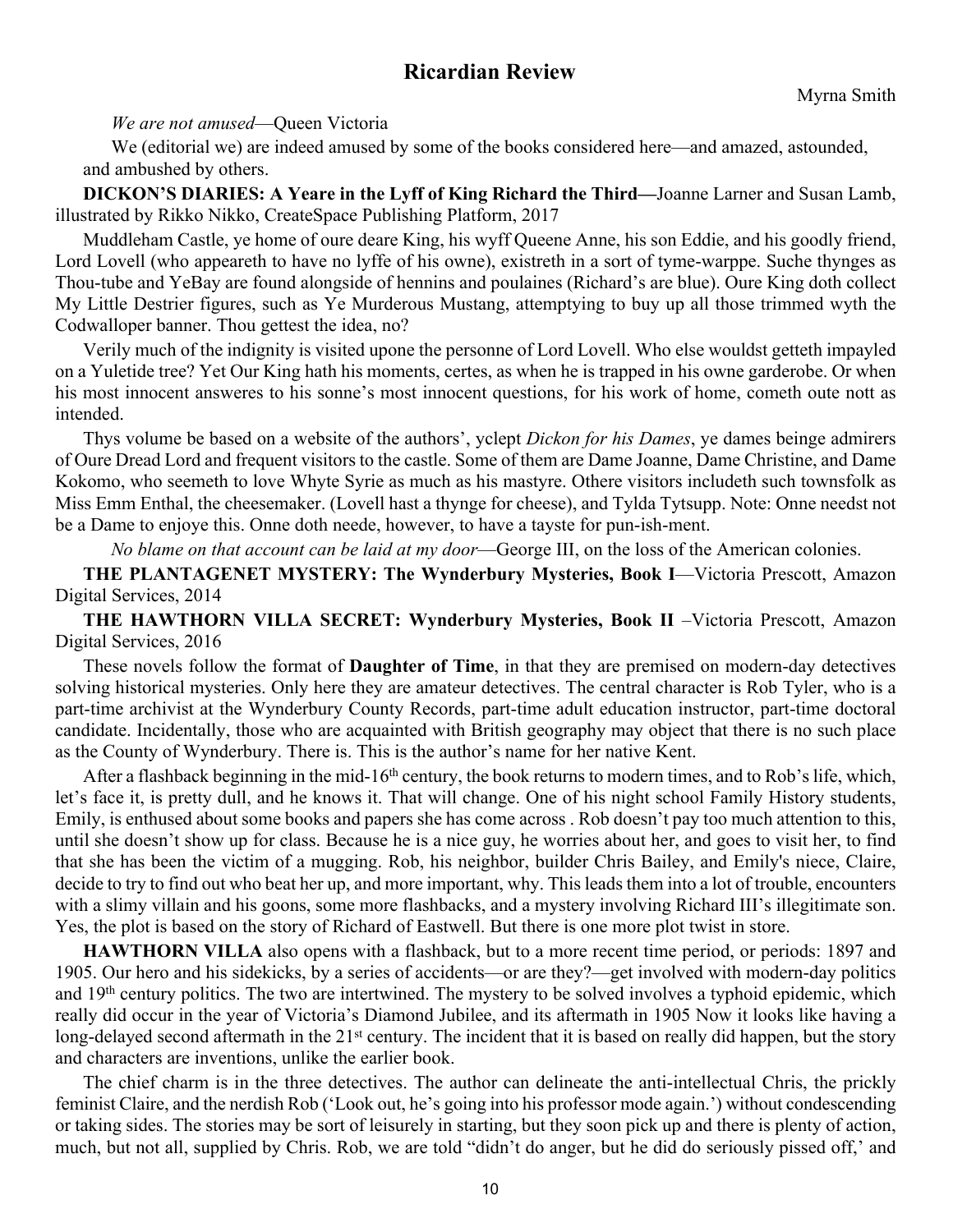when he does, he can give as good an account of himself as his friend. Claire is philosophically opposed to violence, but she can make exceptions on occasion. It looks like this is going to be a series, and one that could be worth following, even if not specifically Ricardian.

*The Cat, the Rat and Lovel our Dog Doe rule all England under a Hog—*William Colyngbourne *Anything that can go wrong, will go wrong*.—Murphy's Law

**STRANGE TIMES: Richard III in the 21st Century Book 3**—Joan Szechtman. Amazon Digital Services LLC. May 2017.

Some background history is vital to understanding this account: A famous quote from William Colyngbourne refers to a rat, a cat and a dog who served under a hog. The rat and the cat, Richard Ratcliffe and William Catesby respectively, are dead. The dog refers to the only survivor, Francis Lovell, who survived. This all occurred in the 1480s, and obviously, the hog, Richard III, who supposedly died when defeated by Henry Tudor, has borne a terrible reputation through the centuries. He is labeled a tyrant and a murderer of the Princes of the previous King. However, in the 21<sup>st</sup> Century, his reputation has undergone a complete revision and now the real Richard III is living in America. In the previous two books in this series, he participated in clearing his name, although there are still descendants who want him captured and killed! Richard now longs to tie up one loose end. Lovell, the dog who was truly a loyal servant to Richard, fought against Henry VII at the famous Battle of Stoke Field. When we meet him, he's hiding in a basement vault, fearful of capture and death. Richard's obsession in finding Lovell is understandable and serves as the beginning of this intriguing story.

Richard is running for a political office in Oregon but unforeseen circumstances block any further progress in that venture. He and his wife, Sarah, are involved with a company that has built a time machine. This is the story of two figures who accidentally get exchanged in the 15th and 21st Century. Adrian Strange is a colleague who appears to monitor the progress on the time machine; he seems overbearing and suspicious about everything. Because of this machine, he will be transformed in more ways than one although Richard and Sarah will have no idea what Strange is experiencing after he accidentally steps into the active time machine. In trying to get him back, Richard and Sarah wind up bringing Francis Lovell into this future time. What a disaster!

Obviously, Richard realizes things must return to the way they were but that plan is not so easily accomplished. The important issue throughout this entire novel concerns what happens when individuals are transported to the past? How much of history can be changed, and should it be changed? Would Francis Lovell have survived? Were the Princes truly killed or did they survive and their descendants as well? How will the past change Adrian Strange if he returns to the present?

Joan Szechtman has crafted a story with several mysteries running through the overall plot which keep the reader riveted to the story. Most knowledgeable readers are rooting for Richard in whatever he plans and does, but even the best laid plans go awry. This author clearly knows her topic, with all its twists and turns, and carries the reader through all of them with thrilling skill! Highly recommended historical fiction!—Viviane Crystal

*The English have but two rulers, M. de Warwick, and another whose name I have forgotten.—*Louis XI of France

**THE PRIVATE LIFE OF EDWARD IV**—John Ashdown-Hill, Amberley, 2016

The ninth book published in seven years by John Ashdown-Hill begins with a splendid little piece of verse ostensibly written by England's 15th century poet laureate—John Lydgate. It is entitled "Edwardus Quartus" and is cited in the author's endnotes to be a part of Lydgate's *Verses on the Kings of England*:

Comforth al thristy, and drynke with gladnes,

Rejoyse with myrth, though ye have nat to spende.

The tyme is come to avoyden your distress.

Edward the Fourth the old wronges to amend

Is wele disposed in wille, and to defend

His lond and peple in dede with kynne and myght,

Goode lyf and longe I pray to God hym send,

And that Seynt George be with hym in his ryght!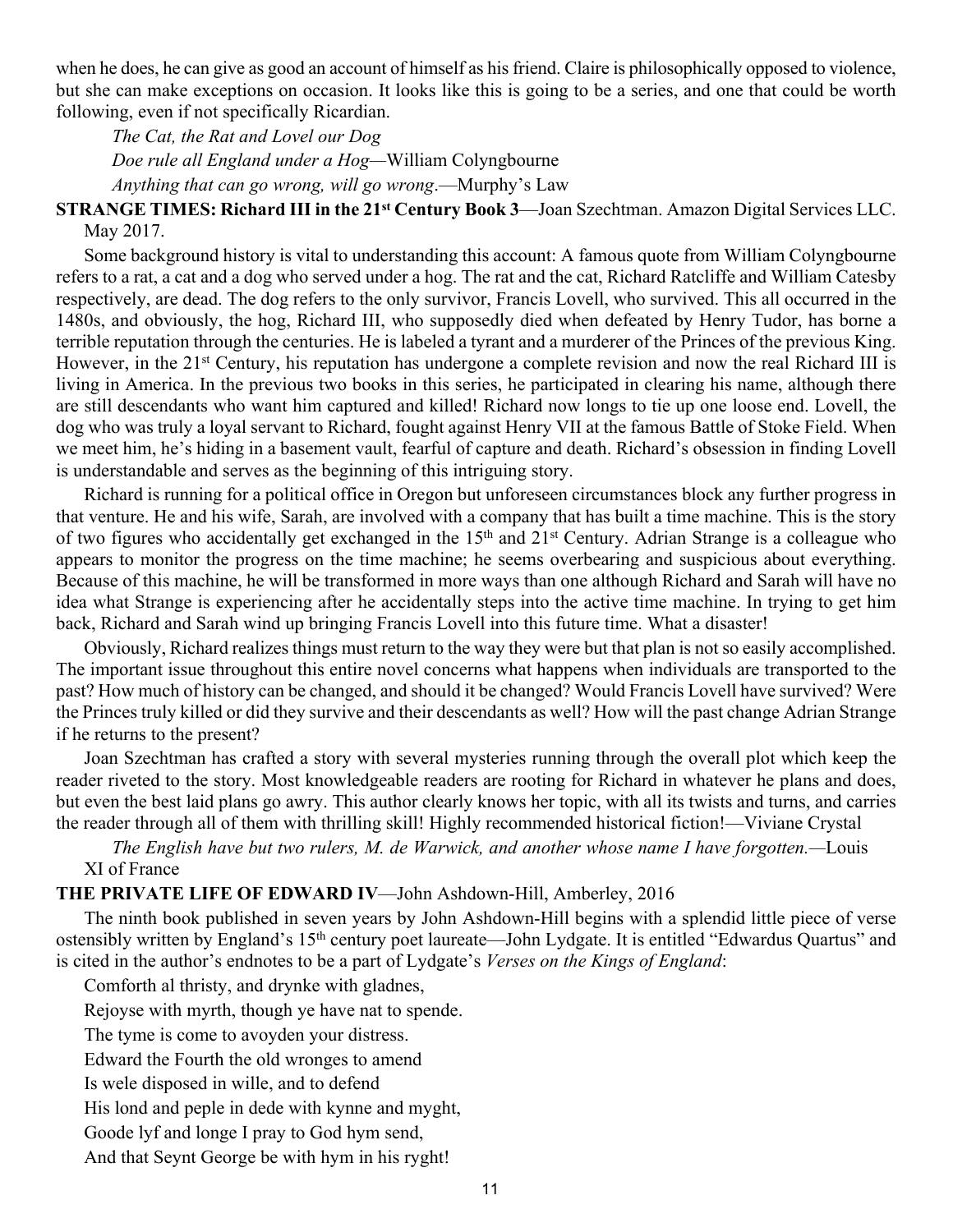The only problem is that John Lydgate could not have written it. He died in 1449/50, when Henry VI was still secure on his throne and the future Edward IV was 8 years old and living in Ludlow with his younger brother. The verse attributed to Lydgate appears in Gairdner's 1876 publication *The Historical Collections of a Citizen of London in the Fifteenth Century* which, in turn, is based on Harleian MS 2251, f. 2 b. Who wrote it and how it ended up being appended to *Verses on the Kings of England* is itself a mystery worthy of exploration, but it does show that there was a vigorous cottage industry in polishing the image of Edward IV. It is to this cottage industry that Ashdown-Hill turns his attention in *The Private Life of Edward IV*, which aims to debunk myths and propaganda that have existed about this king since the 'Tudors' usurped the crown from the 'Plantagenets'.

But first, one should be aware of what this book *is not* about. Although in its title it claims to be about Edward IV's private life, it does not cover his political or military education, relationships with immediate family members, circle of platonic friends, personal literary tastes, favorite residences, or his supposed love of ease, pleasure and wealth. Rather, it is about his sex life and, in particular, the three great loves of his life: Eleanor Talbot, Henry Beaufort, and Elizabeth 'Widville'. And, it also sets out to disprove the widely-held image of Edward IV as a ladies' man who, in words quoted from Josephine Tey's *The Daughter of Time*, 'was—bar Charles II—our most wench-ridden royal product…a six-foot hunk of male beauty'. In Ashdown-Hill's analysis, Edward IV comes off as a bit of a cad, deeply anxious about his ability to father a male child, and unable to prevent his wily and vindictively insecure queen from murdering a slew of perceived enemies. Ashdown-Hill repeatedly provides a disclaimer that many of the theories offered in his book are necessarily speculative given the lack of contemporary primary sources dating from Edward IV's reign. Readers should take heed of this disclaimer in order to understand the book's inherent limitations and the difficulty of the task undertaken by the author.

To his credit, Ashdown-Hill committed a huge research effort into creating a detailed itinerary for Edward IV's personal whereabouts from birth until death. This appears to be the first time any scholar has attempted to do this, and it should prove as useful as Rhoda Edwards' *Itinerary of Richard III*. Indeed, it is from this itinerary that the author is able to deduce precise dates for critical events. He determines that Edward IV met Eleanor Talbot in November 1460 or January/February of 1461, as he was traveling to/from the battlefield at Mortimer's Cross. As the widow of John Boteler, Eleanor had been given estates in Fenny Compton and Burton Dassett, Warwickshire, and Edward's route would have taken him within 25 miles of those manors. 'There seems to be absolutely no doubt that Edward found Eleanor attractive. It also appears certain that she responded to his advances. Initially her response was to decline Edward the sexual contact…But later…her answer changed.' Two months after the Battle of Towton, Edward IV married Eleanor at one of the aforesaid Warwickshire manors—with Robert Stillington acting as presiding priest. We are even given a specific date for the marriage: Monday, 8 June 1461. Of course, this is all presuming that Eleanor was in residence at her Warwickshire manors when Edward IV happened to be passing by. And it presumes that despite the recent deaths of his father and brother Edmund, and England still being in the throes of a convulsing state of politics after a bloody and most violent battle, the newly-proclaimed king entered into a secret marriage a matter of weeks before his coronation. Some might call that extreme recklessness or hubris, but the lure of the aristocratic and 'beautiful Eleanor' was apparently so strong that Edward could not resist. (For those who have read Ashdown-Hill's *Eleanor the Secret Queen*, you would not be mistaken to recall that he earlier stated the marriage occurred somewhere in the vicinity of Norwich; a new edition of that book, with his corrected hypothesis and evidence about the marriage occurring in Warwickshire, came out in 2016.)

Unfortunately for the 'beautiful Eleanor', Edward IV did not give her much in the way of an opportunity to conceive a child. He might have secretly brought her to Windsor Castle or paid her conjugal visits under some subterfuge during his royal progress, but it seems the king soon developed a new favorite as his preferred sexual liaison: Henry Beaufort, Duke of Somerset. Beaufort, it will be recalled, fled from Towton along with other Lancastrians and was sent by Margaret of Anjou to France to negotiate for military support. He was attainted by Parliament in November 1461, but returned to England in 1462 where he briefly held Bamburgh Castle against Edward IV's troops. Beaufort surrendered the castle on Christmas Eve and submitted himself to the Yorkists, being later pardoned on 10 May 1463. The romantic relationship with Edward IV started shortly after his surrender, and unlike the marriage with Eleanor, it was out in the open. *Gregory's Chronicle* observed 'the king made much of him; insomuch that he lodged with the king in his own bed many nights, and sometimes rode hunting behind the king, the king having about him no more than six horsemen at the most, and three were men of the Duke of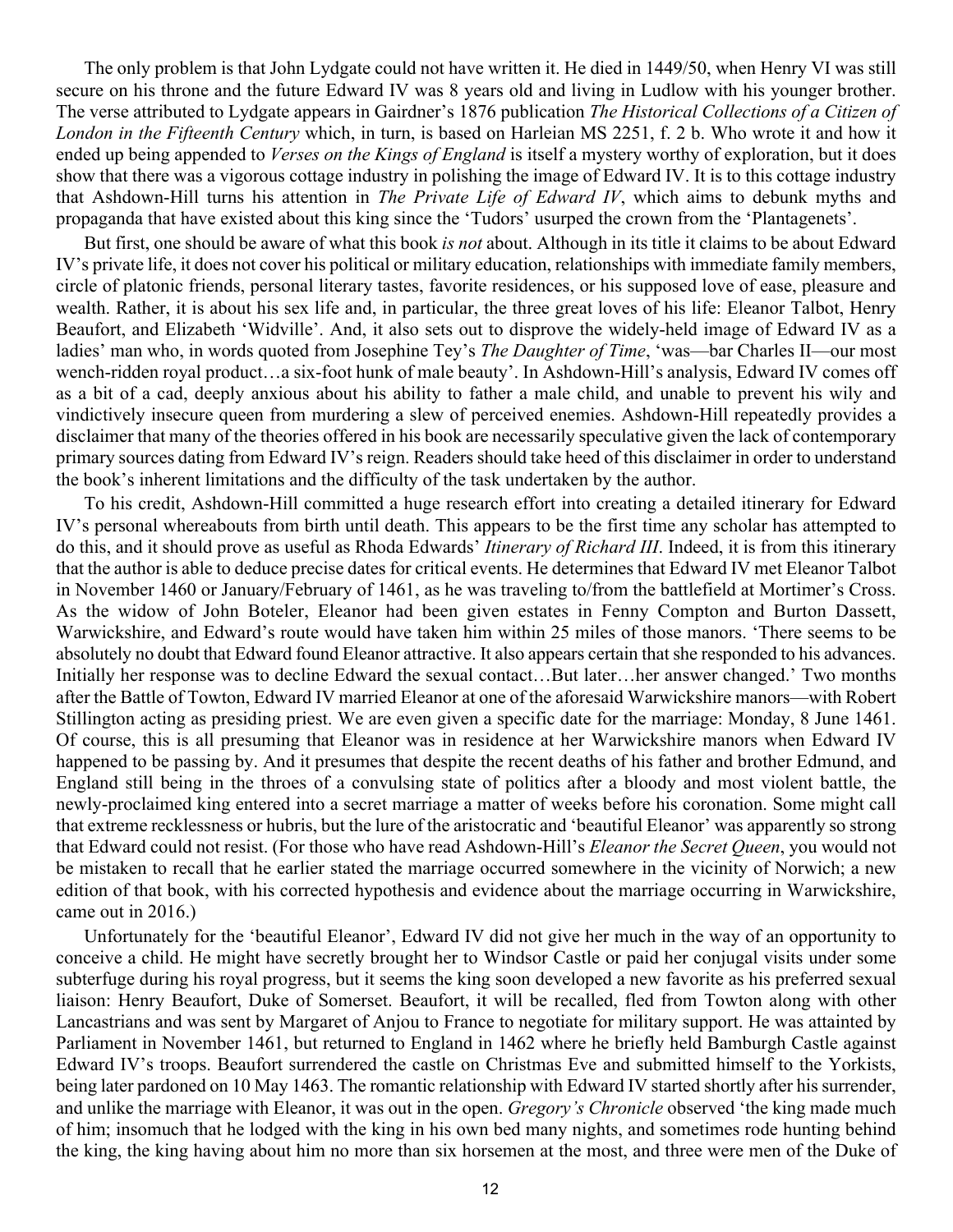Somerset. The King loved him well, but the duke thought treason under fair cheer and words.' Beaufort, who might have had a previous romantic relationship with Charles the Bold of Burgundy when he was earlier living in exile, ultimately betrayed his regal English lover by taking up arms against him in Northumbria, and was executed following the Battle of Hexham. Calling Beaufort the king's 'boyfriend', as is done in a chapter heading, is likely to become the most contentious and controversial aspect of Ashdown-Hill's book.

The study of homosexuality or bisexuality in the medieval period is a worthwhile and very credible pursuit, one that has been taken up by scholars within and outside academia in the past couple of decades. The theory of Edward IV or any nobleman having bisexual and/or homoerotic experiences cannot be rejected entirely out of hand. Ruth Mazo Karras' *From Boys to Men: Formations of Masculinity in Late Medieval Europe* (Univ. of Pennsylvania Press, 2003) provides a good overview of the subject, and she details how the all-male communities in monasteries and universities were strictly forbidden from engaging with women at brothels and taverns, etc., but were not specifically forbidden from developing intimate relationships with fellow monks or students: 'The emphasis on aggressive heterosexuality [demanded by chivalric ideology] does not mean that the homoeroticism one might expect to find in such an all-male context was absent. Even without widespread homosexual behavior, the formation of erotic bonds that may have never been acknowledged or consummated nevertheless could have had a great impact on how the students related to one another.' (Mazo Karras, pp. 81-82) Ashdown-Hill posits a credible theory that the contemporary observation of Edward IV sharing a bed with Beaufort indicates a very close relationship, one that Cora Scofield called a 'boon companionship' in her magisterial two-volume biography of Edward IV. This theory is not entirely new, either. Jonathan Hughes, in his book *Arthurian Myths and Alchemy: The Kingship of Edward IV* (Sutton, 2002), similarly gave it an airing by observing that 'Edward's narcissistic confidence in his own charm and ability to win people over may have manifested itself in bisexuality' and could explain his extraordinary and politically disastrous indulgence of Henry Beaufort. (Hughes, p. 193) That men shared beds was a feature of medieval society; C. M. Woolgar noted that beds in the great noble households were often constructed to be of a size (9 feet long by 7 feet wide) intended for multiple occupants. But this observation is taken from a courtesy book from 1400-1450 discussing the appropriate size of pallets for *grooms* serving the nobility. Woolgar, *The Great Household in Late Medieval England* (Yale Univ. Press, 1999).

Putting aside the contentious issue of whether Edward IV's relationship with Beaufort took on a homoerotic nature, the real problem for Ashdown-Hill's theory is more factual than theoretical. Henry Beaufort fathered an illegitimate son in 1460, and was rumored to be the lover of the Scottish queen-regent Mary of Guelders. Charles Ross, *Edward IV* (Univ. of Calif. Press, 1974), p. 85. And, during his life, Edward IV was described as a 'good Catholic' which would seem inconsistent with a king who had had an open relationship with a man. It is, moreover, a deviation from the universal contempt previously held for Edward II's relationship with Piers Gaveston. Ashdown-Hill tries to explain away these inconsistencies by discussing social perceptions of active versus passive sexual activity and class divisions, and by pointing out that laws against homosexual behavior were far less draconian than they were in the Tudor era. But it cannot explain away that medieval contemporaries described homosexuality as a 'horrible foulness' that in the case of a certain master at Merton College, Oxford in 1491, accused of having sex with his students resulted in severe censure. It is also one of the reasons, according to Ashdown-Hill, that caused Eleanor Talbot to 'abandon' her marriage to Edward IV and retreat to a life of quiet religious contemplation. If Edward IV had had an openly homosexual relationship with Beaufort, as suggested, then one would think it would have been described in terms less benign than that 'he loved him dearly'.

More importantly, Ashdown-Hill makes an uncharacteristic factual error by repeatedly saying that Henry Beaufort was still alive as of 1468—when he was, in fact, executed at Hexham in 1464. The author has Henry living in exile in the Low Countries in the summer of 1468, and he has servants of Elizabeth Talbot, the Duchess of Norfolk, making treasonable contact with him there. This is based on a misreading of *Hearne's Fragment* which actually refers to Henry's younger brother, Edmund, who in 1468 was living 'barefoot and barelegged' in the Burgundian court. Unfortunately, this is a major stumble because Ashdown-Hill later uses the 1468 executions of Norfolk retainers John Poyntz, Richard Steers, and William Alsford as evidence that there was a conspiracy afoot to suppress rumors about the secret marriage between Edward IV and Eleanor Talbot. That conspiracy theory falls apart if one of its central participants is a deceased person.

This brings us to the person who, in this book, masterminded that and many other conspiracies: Elizabeth Widville. Edward IV's queen-consort is given the traditional treatment as scheming, cold, stingy of temperament,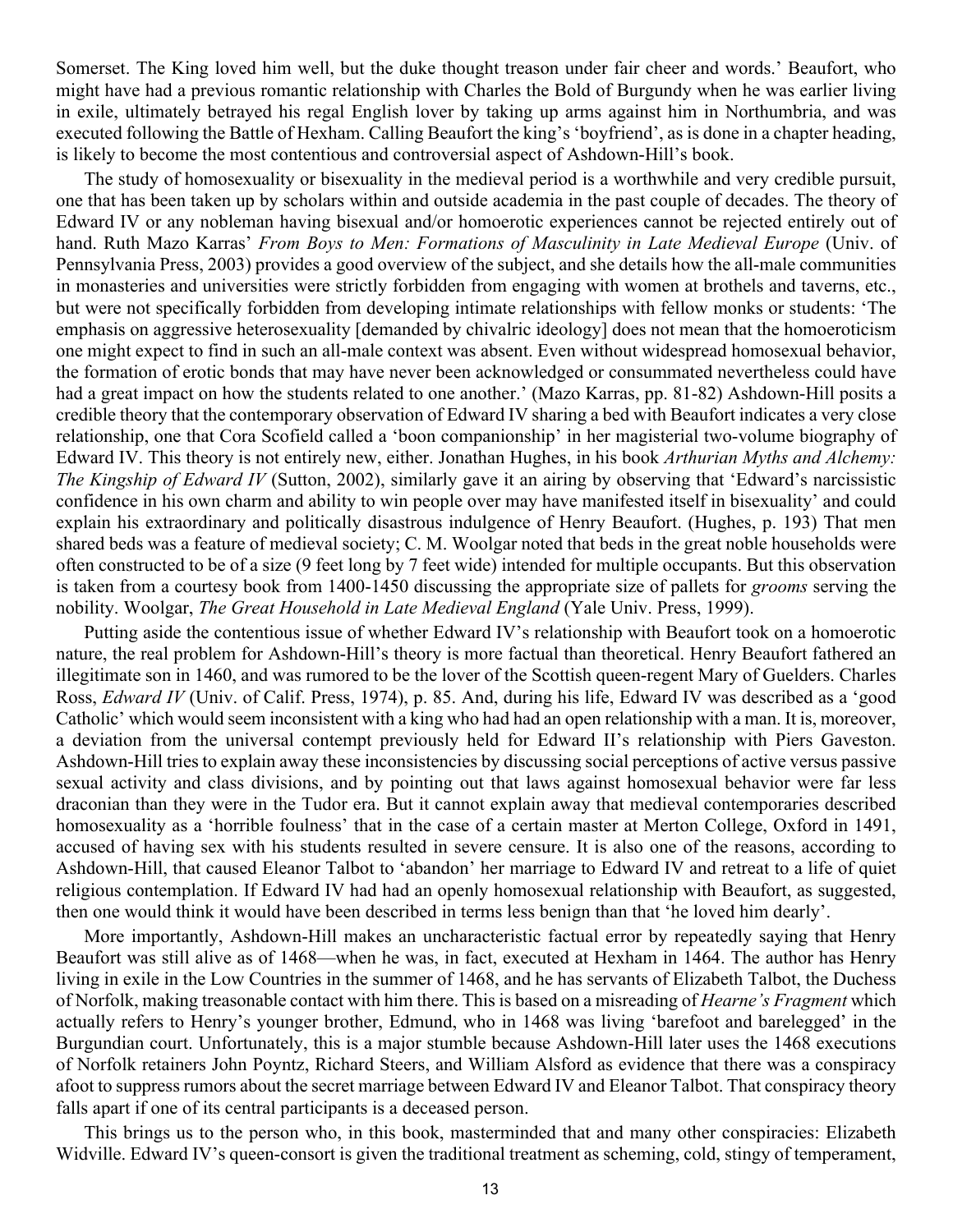grasping, ambitious for her family's interests, quick to take offense, and reluctant to forgive. (These adjectives are taken from Charles Ross's *Edward IV*.) Such qualities are maximized in Ashdown-Hill's analysis. While Eleanor Talbot's beauty and piety are emphasized, Elizabeth Widville's central characteristics are to be 'clever and calculating', 'grandiose', 'greedy', and even 'ruthless'. She possibly faked a pregnancy in order to get Edward IV to publicly acknowledge their marriage. She was behind the oppressive fine imposed on Thomas Cook, and she was the instigator of the Earl of Desmond's execution in retaliation for a disparaging comment. The oft-repeated theory that she was behind George of Clarence's execution in 1478 is also rehashed. The motive for these cruelties was Widville's vulnerability about the validity of her marriage to the king, insecurities that were fanned as early as the mid-1460s when rumors began to circulate that she was not the legitimate wife and queen of Edward IV. These claims are all rather well-known to the reader of Ricardian history, and they each have a kernel of truth to them, as most historians agree that the queen and her family did not shy away from playing politics or grasping for power and wealth when the opportunity presented itself.

But Ashdown-Hill goes further, and bootstraps to them some really novel allegations. First, Elizabeth Widville might have caused the death of Eleanor Talbot in a desperate attempt to eliminate her rival once and for all. The evidence of homicide is that Talbot died in 1468 at the 'unnaturally' early age of 32 compared to her parents and siblings, whilst she was left alone without any servants at East Hall in Kenninghall, Norfolk. Her relatives had gone off to Burgundy for the marriage of Margaret of York to Charles the Bold. Ashdown-Hill believes that a skeleton found in the Carmelite Priory Church in Norwich belongs to Talbot, but fails to mention that examination of its skull reported in the *British Dental Journal* shows a maxillary (jawbone) abscess with extensive bone destruction that could also explain her demise. (Ref: M. E. J. Curzon, A. R. Ogden, M. Williams-Ward & P. E. Cleaton-Jones, "Case report: A medieval case of molar-incisor-hypomineralisation," British Dental Journal, 219, pp. 583-587 (2015) (published on-line 18 December 2015, accessed 4 March 2017). Then there is the theory that Widville was behind the sudden death of John Mowbray, Duke of Norfolk, in 1476. The thinking is that Mowbray, being Eleanor Talbot's brother-in-law, would 'almost certainly' have known about the secret 1461 marriage. The queen saw this knowledge as a threat, and therefore had him eliminated too. Who did the deed, by what method, and for what gain, is completely unexplained. If it benefitted the queen, then it must be she who was behind it! Hence, we are also led to suspect Widville's involvement in the alleged poisoning deaths of Isabel Neville, Duchess of Clarence, and her baby Richard. If all of this was to 'airbrush' Eleanor Talbot out of history, as Ashdown-Hill claims, then it is exceedingly perplexing that the one person who witnessed the 1461 marriage, Robert Stillington, was simply bought off with an annual pension and a bishopric. Ashdown-Hill seems to be engaging in a bit of historical fiction here, but one must again remember that he declared up front that this book contains speculation. One hopes these theories will be developed in the future with additional research to back them up.

More credible are the chapters on Edward IV's mistresses and illegitimate children, and there were far fewer than we've been given to believe. The only mistresses identified by contemporaries were Elizabeth Wayte (who may have been misidentified as 'Elizabeth Lucy' or 'Catherine de Clarington') and Elizabeth Lambert (aka 'Jane Shore'). Elizabeth Wayte bore Edward IV two children—Arthur and Elizabeth—the former becoming Lord Lisle and the latter becoming Lady Lumley under Henry VII. A bastard daughter Grace accompanied Queen Elizabeth's humble funeral entourage in 1492, but nothing is known about her mother. Two other potential illegitimate offspring are also identified: an Isabel Mylberry (known mainly for her armorial that includes the Yorkist murrey and blue livery colors) and a Mary. These, too, were born to unknown women. There might have also been a brief fling in Bruges, where Edward IV was exiled in 1470-71, and where the future Perkin Warbeck was conceived and born. It is in these chapters that the author demonstrates his impeccable research skills, using family genealogies and local history to trace the lives of the shadowy women about whom so little is known. Finally, there is an intriguing Appendix written by Glen Moran that traces the potential for at least two all-female lines of descent from Jacquette of Luxembourg, which raises the tantalizing prospect that there might be surviving descendants who have the same mtDNA as Elizabeth Widville and could provide important information for testing the infamous skeletal remains in the Westminster Abbey urns.

The ultimate bafflement about this book is how lightly the personality and private life of Edward IV are treated. He barely makes any impression except when it comes to an anxiety about his own fertility and early inability to father the next male in the line of succession. Eleanor Talbot came from a storied aristocratic family, and might have been a queen-consort who found acceptance with the English public. But, because she failed to conceive and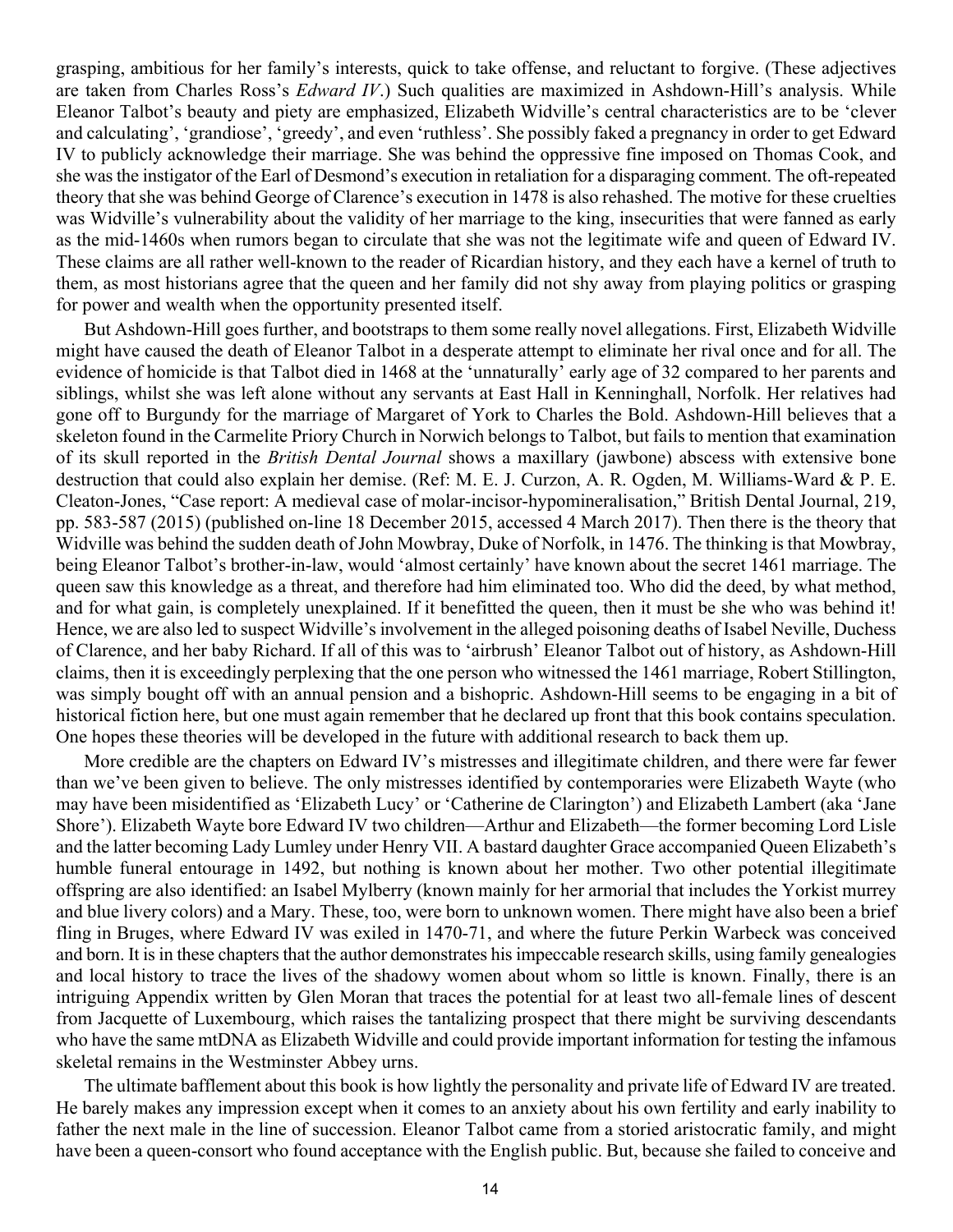bear a child in a covert and strained setting, Edward simply dropped her and married another widow who had a proven track record of producing male children. She initially failed too, and Ashdown-Hill tries to knit together a cogent explanation for the events that were to follow. Common sense might tell us that the simplest avenue would have been for Edward IV and Eleanor Talbot to seek an annulment, and from the way Ashdown-Hill characterizes Talbot, she probably would not have opposed the petition. They don't, and therefore we are left with the specter of paranoia and suspicious deaths.

Edward IV's relationship with Henry Beaufort and later marriage to Elizabeth Widville have been roundly criticized by historians as significant political blunders. One would like to know if other aspects of his personal life might inform us of the reasons for such erratic behavior. For instance, if Edward had been so anxious about his fertility, why would he hazard a secret marriage to an older woman who had been barren for a previous 10-year marriage, and then abandon her for a Lancastrian male who had no biological ability to provide offspring? Why, given the Yorkist program of reform he promised, would Edward IV stand by and allow his queen to run roughshod over her rivals, and expose him to charges of abuses of justice? *The Private Life of Edward IV* raises many provocative theories and speculations, and it successfully debunks several 'Tudor' myths, but we are ultimately left lacking clear answers. Perhaps this is unavoidable whenever we examine a person's sex life compartmentalized away from their other more complicated and nuanced human dimensions. Ashdown-Hill does acknowledge that the idea for this book originated with his publisher, so there must be a strong public interest in such endeavors.— *Susan L. Troxell*

A note from your reading editor: John Ashdown-Hill has done copious and dedicated research, and lays it out in easily accessible form, often in tables and charts. Some of these may be a little too detailed. One may estimate the date of a child's conception from the date of its birth, but not the exact date. However, the table of marriages "for choice" versus those that were arranged proves that royals and nobles sometimes did make self-chosen marriages - about 40% of the time, if Edward's family is typical. Note that "for choice" doesn't necessarily mean "for love," though the categories may overlap. Both Edward's surviving brothers made such marriages, and just look at his Tudor grandchildren!

#### *What cowards I have about me...*..—Henry II

#### *Forsooth and forsooth!*—Henry VI's favorite—and only—oath

#### **HONOUR—**Matthew Lewis, CreateSpace Independent Publishing Platform, 2016

This is the sequel to **LOYALTY**, by the same author, and continues the story, divided between events of 1485–87 and 1532; the latter part involving Henry VIII, Thomas Cromwell, Thomas More, and artist and puzzlemeister Hans Holbein. In the 15th century segments, Margaret Beaufort masterminds the plot to put her son on the throne. The setup involves both Bishop Stillington and Bishop Morton. Morton, however, is also working against King Henry, because he sees him as a totalitarian who would discard Magna Carta. For a totalitarian dictator, Henry seems a decent sort of chap, as evidenced below.

In the meantime, Lord Lovell, the Staffords, and assorted Yorkists are engaged in plotting of their own. Lovell, who didn't know the fate of the princes in the Tower until he opens a letter from Richard after his death, is now tasked with ensuring their survival. (Why would Richard not trust his very best friend with the knowledge that they still lived?) Somehow they induce Henry to make a bargain that allows the boys to live under assumed identities. This seems out of character for both sides. Henry keeps his side of the bargain—he has no choice, as he doesn't know where the boys are—but Lovell, *et al*, continue to rebel. Lovell, together with Margaret of Burgundy, with whom he is carrying on an affair, support Edward of Warwick, crowned in Dublin as Edward VI. (Wouldn't he have been Edward V, as his cousin was not really king?) You see, the boy in the Tower is a phony Earl of Warwick, the illegitimate half-brother of the real one.

Back in 1532, Hans Holbein is commissioned—you live, you get paid—to paint a puzzle picture for Henry VIII, and he does: That picture we know as *The Ambassadors*. He explains its meaning to Henry and Cromwell, who are pleased with its cleverness. But as we learn from Hans' conversation with Sir Thomas More, there is a puzzle within the puzzle that holds the truth about Richard and his nephews.

I have enjoyed reading Matthew Lewis' histories, such as **A GLIMPSE OF RICHARD III,** and **A GLILMPE OF THE WARS OF THE ROSES**, finding them clear and concise, and very fair, attempting to avoid bias toward either side. I enjoy his novels as well, but for entirely different reasons. Essentially, this is a story of action and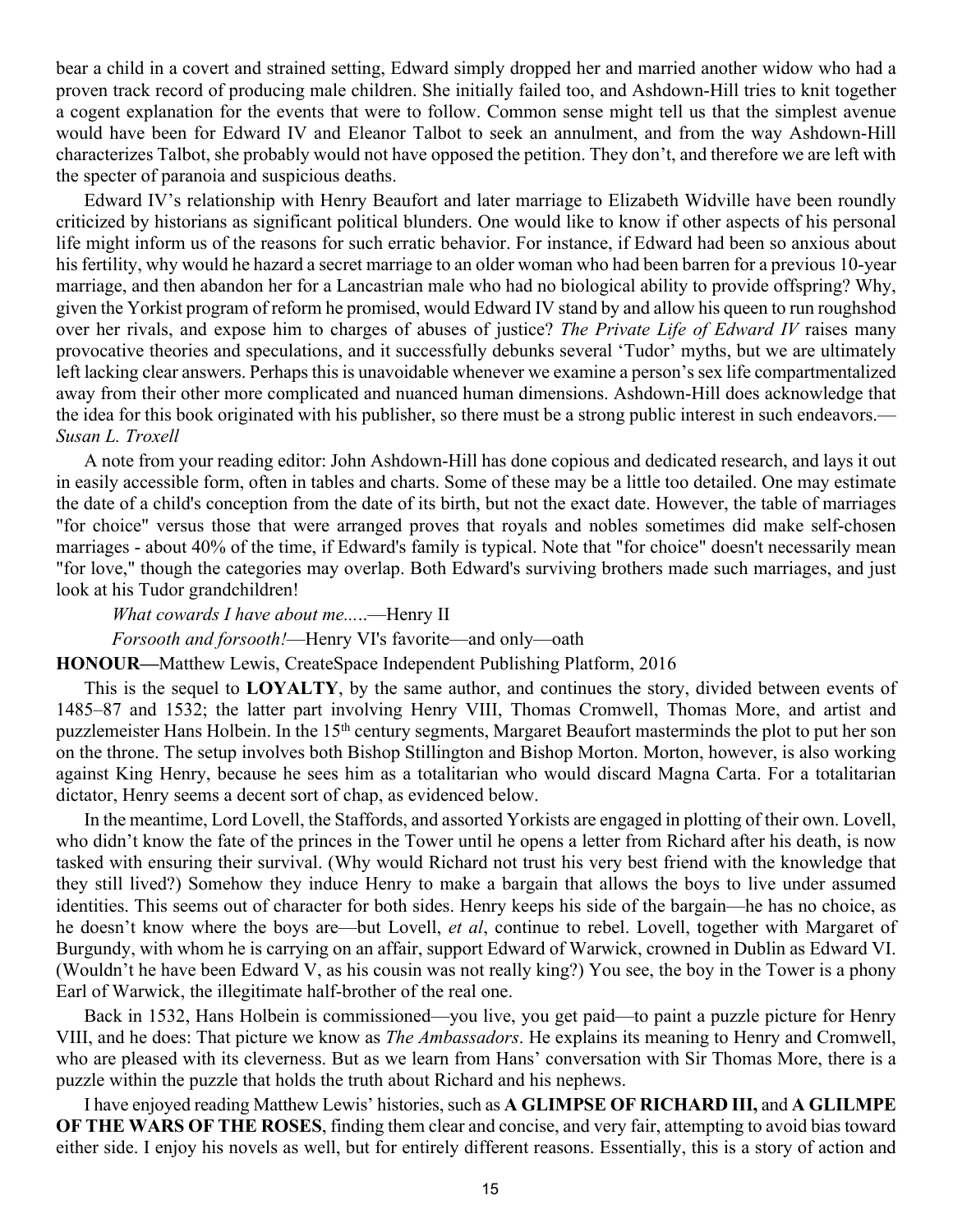suspense, and Lewis builds that very well. There are some errors in grammar, 'it's' for 'its', for example. I see 'I' used in the objective so often (give it to George and I) that I am beginning to think it is accepted usage in the UK.

This is the middle book of a trilogy, and presumably some answers will be found in the next one. Will young Edward continue to lie low? Does Edward of Warwick live happily ever after as Lambert Simnel? Or is Lambert Simnel someone else? Is Richard of York, apprentice brickie, Richard of Eastwell, or is he the young man Francis Lovell sees on the quayside with Margaret as he sails away? Or both? Which one is 'Perkin Warbeck', if any? I am looking forward to the next volume so I can find out, because I'm thoroughly confused now!

#### **A GLIMPSE OF KING RICHARD III—**Matthew Lewis, Amazon Digital Services, 2015

As the title indicates, this is a brief overview of the life and accomplishments of the last Plantagenet king. Admitting right up front that he is an avowed Ricardian, and not a professional historian, he nevertheless is fair to both sides, allowing supporters of the conventional view to have their say without razzing. Sometimes he seems to bend over backward. "...it is possible that he intended to take the throne even before he left York....There is no evidence of this man before 1483, yet he certainly emerges during that summer."

This is obviously a good choice for the newcomer to the controversy, but it goes over much information that us old hands already know. Yet even here, there are some new sidelights for example, the sacking of Ludlow when Richard was only seven years old. Most children, at that age, do not relate to the outside world. They take things personally, because that is the extent of their focus. Did he feel abandoned by his father and brothers? Did it have an effect on his later life and actions? "Did he learn the importance of nobility of action from his brave mother? Did he learn real fear? Did he learn that even family could not be trusted?" Was it still having an effect on Richard when he took the kingship from his nephew? "If so, he had waited coldly for over 20 years to take [revenge.] Or perhaps it just made accepting the truth a little easier." And later, on Bosworth Field,"Perhaps his own abandonment at Ludlow had left a deep mark. He would not do the same to his men and his kingdom." Another seldom-considered sidelight is the matter of the Harrington-Stanley feud, where Richard chose his side early on. Did this have an effect on the outcome of the battle? Yes, there are lots of 'perhapses' here. Were Richard and Anne in love? Nobody knows what goes on behind closed doors, especially 'when those doors were closed 500 years ago.'

I like Lewis' description of the Kingmaker, who threw 'large banquets, always one course longer and more expensive than anyone else.' But however brief, his consideration of Warwick and the other figures of the 15<sup>th</sup> century is never flip. He also examines a possible reason for Shakespeare's exaggeration of More's exaggeration of the Tudor myth. Could it have had something to do with the rise of Robert Cecil as one of Elizabeth I's advisers? He was described as a 'scheming, dissembling hunchback.' Was that Our Will's intent, or was it just a rousing good story?

As this is a 'popular' history for the newbie, there are no notes, but there is a list of 'Further Reading." Experienced Ricardians can also find it worth-while.

*Judge me, O Lord, and plead my case.*—Henry VII, quoting Scripture to his own purpose .*..grudge who grudges, this is how it will be.—*Motto of Queen Anne Boleyn

#### **HENRY: Book three of the Tudor Trilogy,**—Tony Riches, Presili Press, 201 7

"Henry had a secret, a chilling truth that only he would ever know. He'd never wanted to be king….Given the chance he would live out his days in the Brittany countryside. "The first statement may have been true. Certainly if he could have looked into the future, he might have chosen another road. The second is doubtful. That Henry, a type A personality if there ever was one, would have been happy as just a courtier, with not even a make-weight job, like Groom of the Stool (or the Breton/French equivalent), with no lands, no money, and only an empty title, is unlikely.

Early on, the story finds Henry and Elizabeth in bed, and they are not married yet. Just how that happens, we do not know. Elizabeth is, of course, a virgin, and Henry doesn't have much experience (only one other woman). Maybe they were not sure either. In any case, they turn out to be compatible, and the marriage is a mostly happy one, though they have their ups and downs. Elizabeth has spirit and intelligence. Though she takes no part in governing, she does often take the initiative in their private lives, and in other ways, such as when she interrogates the pretender.

At a later stage, Henry is attracted to Kathryn Gordon, but does nothing about it, at first because he wishes to remain faithful to Elizabeth, then after the queen dies, because it would 'ruin their relationship,' which was surely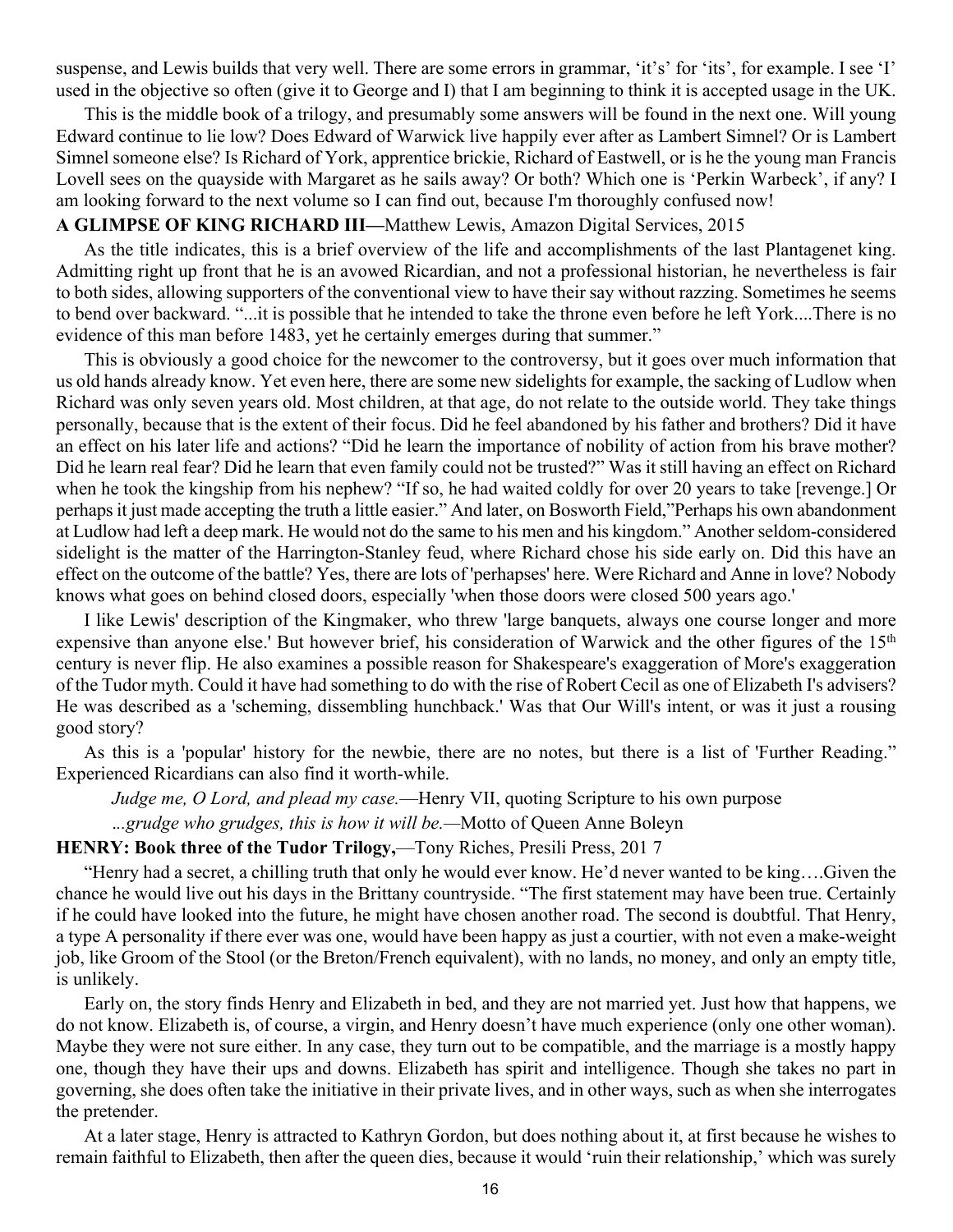an odd-couple sort of friendship. She also serves as a kind of confidential secretary, being not only more efficient but more decorative that his previous clerical clerk.

In his sympathetic portrait of Henry, Riches demolishes some myths, for one, that Henry was a financial genius. He gambles almost compulsively, and overextends himself in the building of Richmond palace and other projects. Incidentally, Riches describes Richmond as having twelve rooms on each of three floors. If so, it was rather small for a royal palace, but everything first-class, of course. The author is within his rights to invent this description, but I wonder if it could be true?

A number of statements are made that are definitely not true. 'Richard III declared Edward of Warwick illegitimate?' No. Edward Woodville could have been king? No. 'Serving women' waiting on the men in a great household? Not usually. At least they are not called 'wenches,'

This is not a hagiography, however. Riches does not ignore Henry's faults and questionable actions, even as he attempts to understand and explain them. Henry's conscience seems to trouble him more about his sins of omission than those of commission. Like workaholics since the invention of work, he realizes he is ignoring his family, resolves to do better, but falls back into his old ways.

All in all, this is a rather depressing book. Not the fault of the author, nor entirely the fault of the subject. Some of Henry's troubles were self-inflicted, but many were not. Mr. Riches could have elided some of the king's last illnesses, which he suffered every spring from 1507-1509, but he chooses to write about events as they happened. With my usual talent for doing things backwards, I have read the final book in the series first, and am now impelled to go back and read the first two, **OWEN** and **JASPER**.

*I cannot live without seeing him every day; he is like my little dog, as soon as he is seen anywhere they know I am coming.—*Mary I on her husband, Phillip

#### **KISS OF THE ROSE: The Tudor Vampire Chronicles—**Kate Pearce, Signet Eclipse, US, 2010

No, no, no, *no*. Henry Tudor is *not* a vampire. Quite the opposite. In this, he very much wants to be king, but realizes he needs a miracle. So, with the help of a trusted servant, John Llewellyn, he makes arrangements to sell his soul to the druids. They don't want his slightly shop-worn soul; they only want to be accepted into his court, so they might fight against their ancient foes, the vampires. This seems to Henry like a reasonable request. What could go wrong?

Fast-forward to 1529. Druids and vampires are still feuding, each feeling they have the moral high ground. The vampires—most of them—only take enough blood to keep them undead, whereas the druids use blood sacrifices. The druids protest that they don't do that anymore. Here we have Rosalind Llewellyn, vampire-slayer and John's granddaughter; Christopher Ellis, follower of the cult of Mithras, sworn to aid the vampires and slay druids; Elias Warren, member of the Vampire Council, who has retractable fangs, and no fear of daylight or crosses; Rhys Williams, Rosalind's devoted servant and unrequited lover; and a very old, very evil, very wily vampiress, who wants to kill King Henry VIII and anyone else who gets in her way. The first four find common cause to, at least temporarily, team up against the last. The eternal triangle very much resembles a pentagram!

Those who like this kind of story will like this. I don't much care for the type, but I have to admit that it is logical on its own terms, and will-written, with about equal amounts of sex and hearts-and-flowers. Anyhow, the idea of a vampire-slayer who is afraid of the dark is intriguing.

Oh, and this is only the first of a series. Anne Boleyn has not showed up on the fictional scene yet.

*Who seaketh two strings to one bowe, he may shute strong but never strait.-* Elizabeth I

#### **THE COLOUR OF GOLD**—Toni Mount, MadeGlobal Publishing, 2017

This is sort of a semi-sequel to **THE COLOUR OF POISON,** reviewed here previously. It is a semi-sequel because it is a short story rather than a novel. Sebastian and Jude Foxley have come up in the world, being now (1475) freemen of the Worshipful Company of Stationers, Seb is getting married to Emily Appleyard, and by tradition, is to wear the Company's solid gold collar that is kept, most of the time, on a statue of St Peter in the Foxley's parish church.

Everyone is in a heightened state of nerves: Jude: "I don't care if the Virgin Mary mended them for you, my brother is not going to his wedding wearing mended hose." The fact that the Duke of Gloucester is going to attend makes them even more nervous. But it is not the state of their clothing that is the big problem. When they go to pick it up, the gold collar has turned up missing. Then it turns up found—in the Foxley's own quarters. But it it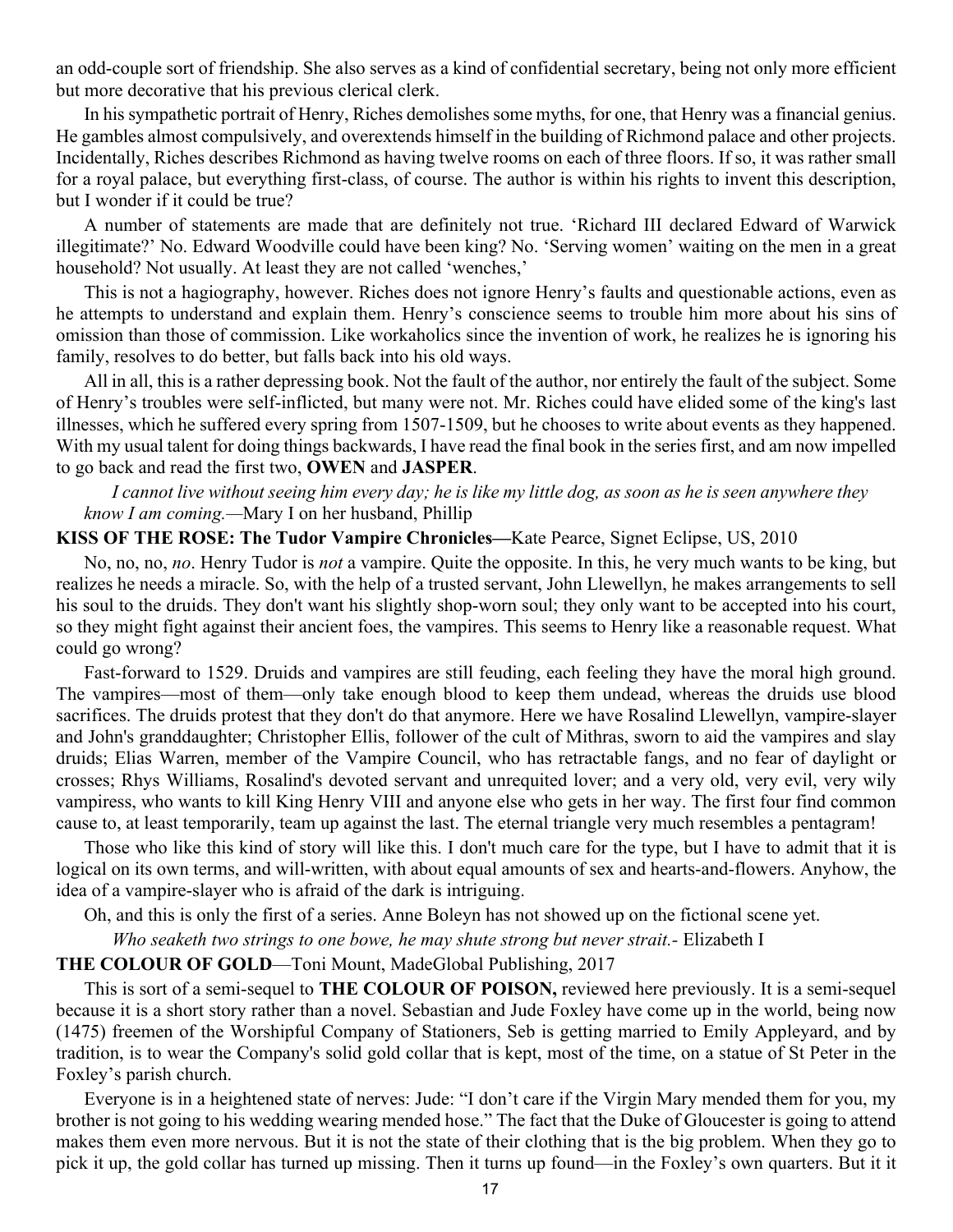is discovered to be a fake. Rather than allowing Seb to wear the tawdry thing, Richard loans Seb his own gold collar, so here it is the groom who wears something new (his hose), something borrowed, and something blue (his doublet). The wedding comes off in good order—well, scratch those last three words. Let's just say it was a reception not soon forgotten. And of course, Seb determines the true culprit in good time.

A picture of life among the common folk, which is neither too glamorized nor too gritty, and something to tide fans of medieval mysteries over until Mount's new novel came out.

#### **THE COLOUR OF COLD BLOOD—**Toni Mount, MadeGlobal Press, Almeria, Spain, 2017

And here it is! It's a year later than the wedding celebrated in **THE COLOUR OF GOLD**, and Sebastian and Emily Foxley are still very much in love, but in-law problems are rearing their ugly head—specifically with Seb's brother Jude. Lollardry is rife in London, and Seb literally bumps into it—or anyway bumps (innocently) into a good-time girl who unknowingly is in possession of pages from a Lollard bible. He undertakes to teach her to read and write from a safer textbook—*Aesop's Fables*—but heresy has crept closer to Sebastian's household than he realizes.

Sebastian's household now includes a journeyman, Gabe, and two apprentices, Tom and Jack (to say nothing of the dog), as well as the semi-competent maid, Nessie. We get to observe their daily life, and the goings-on in the neighborhood. Jack has not abandoned all of his street-urchin ways. He still eats like there's no tomorrow. As Jude says, he 'could eat a roasted toad.' There is a new priest come to assist Father Thomas, one Hugh Wessel. Everybody calls him 'Weasel' and it fits.

Dead bodies begin to turn up. Jude is part-time coroner's man, and Sebastian is a limner who is often called on to draw unidentified bodies so they may be identified. Is Seb going to leave it at that? Hardly. Jude calls his brother 'a one-man crusade.' One of the victims turns out to be an acquaintance of Seb's, which makes him more determined than ever to find the culprit. While this could be termed a Medieval 'cozy' detective story, Seb seems to find himself in as many tight scrapes and life-threatening situations as any hard-boiled 'tec. To make the mixture a little richer, there is a Ripper-like murderer, but none of this feels contrived.

Any good novel of suspense has to have conflict, and that is provided, first by a rift in the lute of Sebastian and Emily's happy married life. And secondly, by Sebastian's crisis of conscience. Can Seb find it in his heart to aid a heretic to avoid a grisly death? Surprisingly, he finds allies in good Catholics like Dr. Dagvyle and Emily's father, the carpenter, who don't hold with Lollardry, but don't hold with the injustice associated with the Inquisition either.

I can't help having a fondness for Sebastian Foxley. Like me, he is a grammar freak. Here, he is trying to correct Jack for saying "I seed it."

"That 'seed' is a noun. The past tense of the verb 'to see' is 'saw'. If you see something on a past occasion, then you saw it."

"Why is it? If I be good this day, then I must'a bore good yesterday, an' I know that ain't right. Boar's a wild pig."

"God give me strength...If I wanted to be a pedagogue, I would have set up school. It's just the way it works, Jack."

Unfortunately, shortly after this conversation, the author uses 'assiduous' (adj) where she should have used 'assiduously' (adv). Oh well, everyone slips up sometimes. Except for what seems to be the modern tendency to use 'I' in the objective, Ms. Mount's story is remarkably free of errors.

There is a cliffhanger at the end,, but have no fear. Sebastian and his family and friends will be back in the next book in the series, **THE COLOUR OF TREACHERY**, and there is a fifth in the works, plus an e-book, **THE FOXLEY LETTERS**, being letters to us from Sebastian, Emily, Jack and Jude (who gives us a run-down on all the best taverns in London). In her afterword, the author tells us how she came to write about the Middle Ages, and how her characters began 'to take on a life of their own.' Perhaps this is why Ms. Mount's characters seem so real. They may inhabit a fictional world, but they are real people. Sebastian even has a website of his own, sebastianfoxley.com.

*No, but I shall have mistresses*.—George II, on his wife's deathbed wish that he remarry.

*Mein Gott, you can do both.*—Queen Caroline's reply.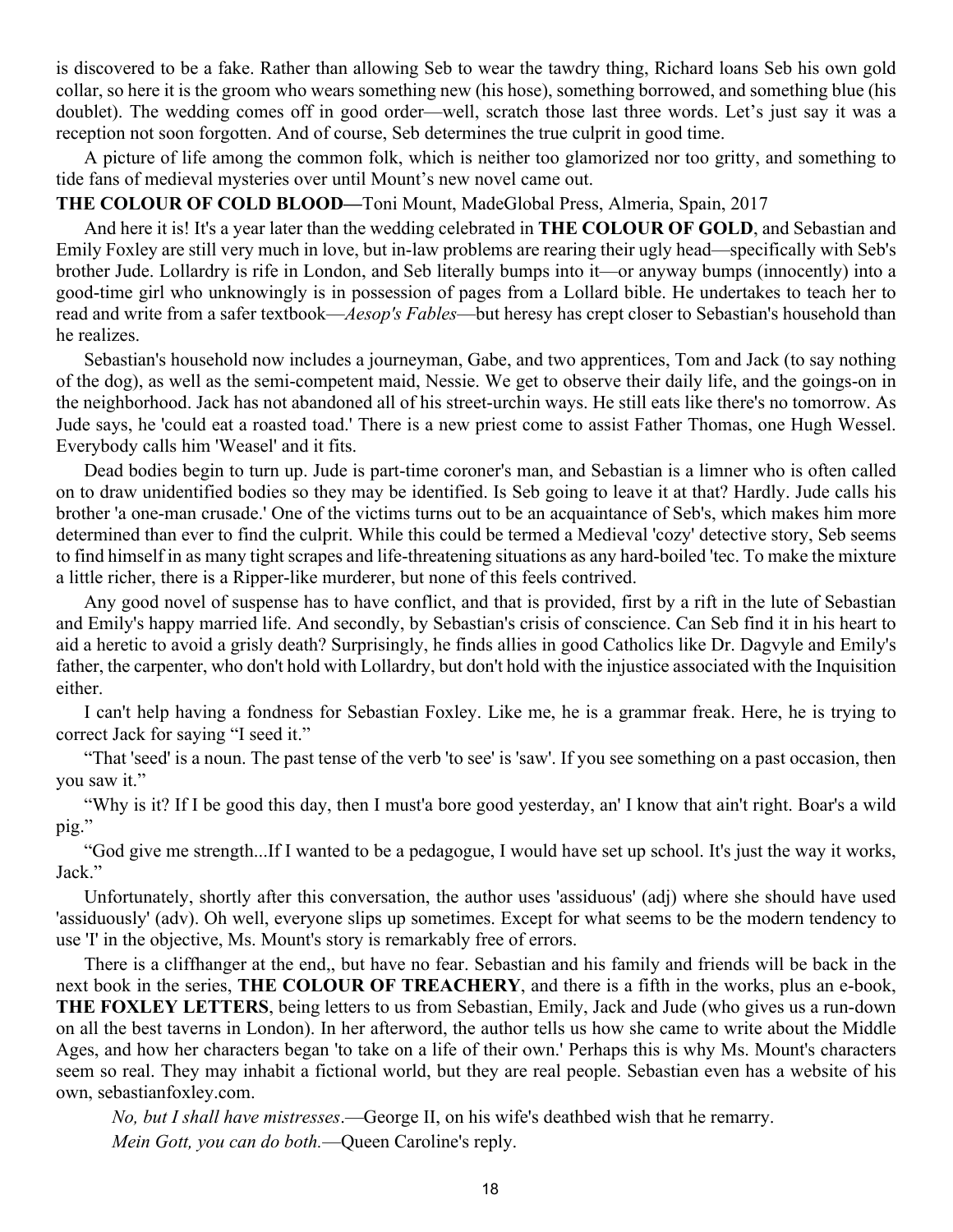### **THE KING'S NIECE**—Liz Orwin, Kindle Edition, 2013

#### **THE KING'S WIFE—**Liz Orwin, Kindle Edition, 2015

These books make up the *Changes of Apparel* series. The first book covers the Twelve Nights of Christmas in 1484, when poor-relation Elizabeth of York is dressed in royal style. The queen seems to be grooming her to be Richard's next queen, while almost everyone else seems to be trying to push her into his bed—everyone except Richard. Elizabeth has mixed feelings. She is attracted to him, yet fears him. She also wants to know what happened to her brothers, and to do that, she must gain his trust, and to do that, she must spend more time with him. Richard tries to convince her that his interest is familial. "You are the daughter I never had." (But he had one, albeit illegitimate.) He must finally face the truth, and the further truth: that they can never marry. The author keeps putting them in provocative situations, though.

Richard does finally tell Elizabeth about her brothers: "Edward died in the Tower...but not at my hands...though he might as well have done for all the care I showed him. He faded...faded and died...If I had stayed in London, if I had made other arrangements. I do not know where your brother is buried." Edward's death took place when the king was on progress, and by the time he got back, it is implied, it was too late to do anything but get the younger boy to a place of safety.

**THE KING'S WIFE** opens the next day after the close of **THE KING'S NIECE**, and runs till shortly after the death of Queen Anne, though there is an epilogue in January of 1485. Aside from the queen being sicker, not much has changed. "You still fear me, Elizabeth. For the Lord knows, I fear myself." The story gives the impression of being stretched out. With about enough story for a book and a half, or maybe one and a third, she tries to make it into two books. In order to do this, Elizabeth has to go through a lot of angst, a deal of depression, and a lot of complaining about the problems of being a woman in her time. Younger sister Cecily has to lecture her like a stern maiden aunt, but Cecily has her own blind spot in regard to her suitor, Ralph Scrope. At one point, Cecily tells Elizabeth to 'come out of her maudlin.'

Other characters cross over from one book to the other, including the ragged kitchen-boy, Thomas, who rises to the position of page and go-between to Elizabeth; Richard Ratcliffe, who comes from common lineage and has risen to the position of knight and adviser to the king; and Margaret Beaufort, of course. Elizabeth's other aunt, the Duchess of Suffolk, calls her 'Mother Superior.'

At the end of the second book, Elizabeth is to choose another change of apparel, this time for her wedding, but she has a much more limited choice.

Ms. Orwin, a British-born New Zealander, has written several other books, at least two about our period. They are **THE MAID'S TALE: ANNE** (about Anne Neville) and **THE MAID'S TALE: JOHANNE**. That's for another day.

.*.although they cannot now see the gentle face of their beloved daughter, they may be sure that she has found a second father who would ever watch over her happiness and never permit her to want anything that he could procure for her*.—Henry VII to Ferdinand and Isabella

#### **CATHERINE OF ARAGON: An Intimate Life of Henry VIII's True Queen**—Amy Licence, Amberley Publishing, Glos., 2016

Ms. Licence has written a number of women's histories and biographies, and now turns her attention to a Tudor queen. In spite of being an English queen, Catherine remained a Spaniard in her mind her whole life long. The first part of this book, book-length in itself, is a study of the Spanish house of Trastamara. It's peculiar how the history of many nations seems to run in parallel. The 15<sup>th</sup> century saw dynastic wars in countries as far removed as Japan and Scandinavia, but the histories of the Trastamaras and the Plantagenets seem eerily similar: impotent kings, militant queens, madness, charges of bastardy, even incest. Catherine's great-grandmother, the grandmother of the great Isabella of Castille, married her uncle John of Portugal. Half-uncle, if you want to be technical. I suppose that makes all the difference.

Isabella was a near contemporary of Richard III, just one year older, and was considered as a possible bride for him at one time. Ricardo y Isabella, Los Reyes Catolicos? Imagine!

As the subtitle indicates, the author is an advocate for her subject. She is scrupulously fair, though. She maintains that both Catherine and Arthur may have been telling the truth, as they perceived it, about their wedding night.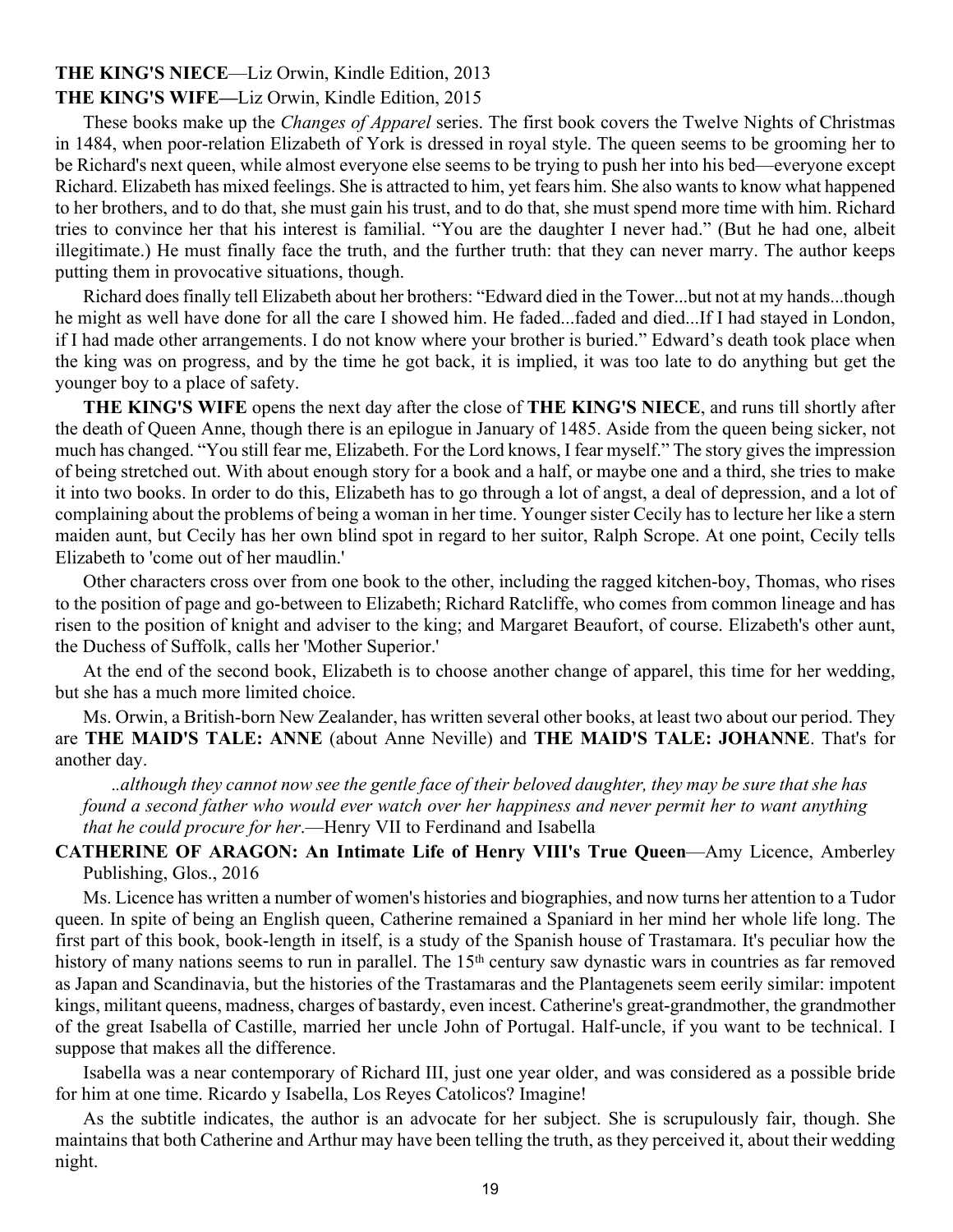Recommended, as with most of Ms. Licence's studies. (I won't say all because I haven't read all of them yet.) *Dat is one big lie!*—George II, on learning he had become king

#### **RICHARD III: KING OF CONTROVERSY—**Toni Mount, Amazon Digital Services, 2015

This is a brief review of a brief, but generally rewarding, overview of the controversy surrounding Richard, aimed at an age group from 10-18. Ten-year-olds might need to go to a dictionary now and then,—that's a good thing, isn't it?—but adults should be able to enjoy it as written. Ms. Mount does not 'write down' to her audience. A few caveats: the author refers to a planned marriage between Elizabeth of York and the Earl of Desmond. Whatever happened to Manuel de Beja? She also seems, like Lewis, to be fond of substitution capers. Please, only one to a customer.

## *It's all to do with training; you can do a lot if you are properly trained*.—Elizabeth II **BENEDICTION—**Virginia Cross, Ft. Collins, Co., 2017

The blurb on the back cover tells us that the author's "friends and family are convinced that she earned a doctorate in psychology in order to understand Richard and his world even better." She succeeded to a remarkable degree. The story covers Richard III's life from childhood to death on Bosworth Field. Sensitive souls might be tempted to skip the last few pages, as they are harrowing.

Ms. Cross treats Richard sympathetically, but he is not an angel. He can be a bit selfish at times. He can also be fearful. He really does not wish to die. In short, he is very human. Although a product of the 15<sup>th</sup> Century, we can easily relate to him. One way the author achieves this is by writing in good modern English. Most of the time, this rings true. In one amusing scene, Francis Lovell tries to excuse himself from Richard's presence by saying "I have some letters to post." She has Brit-speak correct—'post' instead of 'mail'—but the post (or mail) system did not exist then. However, that's the only error I caught.

There will be no sequel to this novel, as the author is deceased. It would be difficult to find anything to add, in any case, as this is so much Richard's story..

The book is also available in several e-book formats. (Does the Gentle Reader deduce that I have a new play—toy?)

*...it makes no matter...it is no impartial court for me.*—Queen Catherine of Aragon

#### **THE PRINCES IN THE TOWER: COLD CASE RE-OPENED (True Historical Crime)—**Mark Garber, Amazon Digital services, 2014

Mark Garber admits that he doesn't even have an O-level in history, and is not a professional writer, though he writes as well as a lot of 'professional' authors whose work has come across this desk. He is a retired policeman, with 22 years on the Metropolitan Police Force. He tells us: "Think of me as the bumbling but lovable, cigar-smoking Lt. Colombo." In his Colombo mode, Garber deplores, as he should, the contamination of the evidence of the bones. Where did that scrap of velvet come from? However, in the denouement of the book, he will adopt the techniques of Ellery Queen or Hercule Poirot, gathering all the suspects in a room, to eliminate them one by one. Some of our old favorites are here, including Margaret Beaufort. Richard is not cleared of all guilt; the author considers him guilty of usurpation and possibly having an affair with his niece (as a policeman, he has probably seen worse things), but he doesn't think Richard a leading contender for murderer.

Who done it? Henry Tudor, who had the strongest motive. Here, I am going to channel another fictional detective, and call your attention to the case of the ecclesiastical dog that did not bark in the night. Why did nobody offer masses for the souls of the boys? Why, in particular, did the 'very pious' Henry do so, when he had every reason to publicize their demise, and Richard's guilt in it? If he couldn't do this in 1486 because the bodies were too 'fresh,' he certainly could have done so in 1499, to put the matter of 'Perkin Warbeck' to rest, and had even more reason following the trial and execution of James Tyrell?

I don't mind revealing the spoiler here, because the real surprise is the identity of the First Runner-up Murderer, and no, I'm not telling that.

Mr. Garber makes his arguments clearly and concisely, in only 88 pages. He brings up some interesting questions: Who is buried in Edward IV's grave? Was Thomas More playing an elaborate practical joke? Was there a changeling mixed up in this? You may not agree with the author's conclusions, but they are worth your interest.

There is a second book in the series, **THE SECRET OF THE VIRGIN QUEEN,** with perhaps more to come.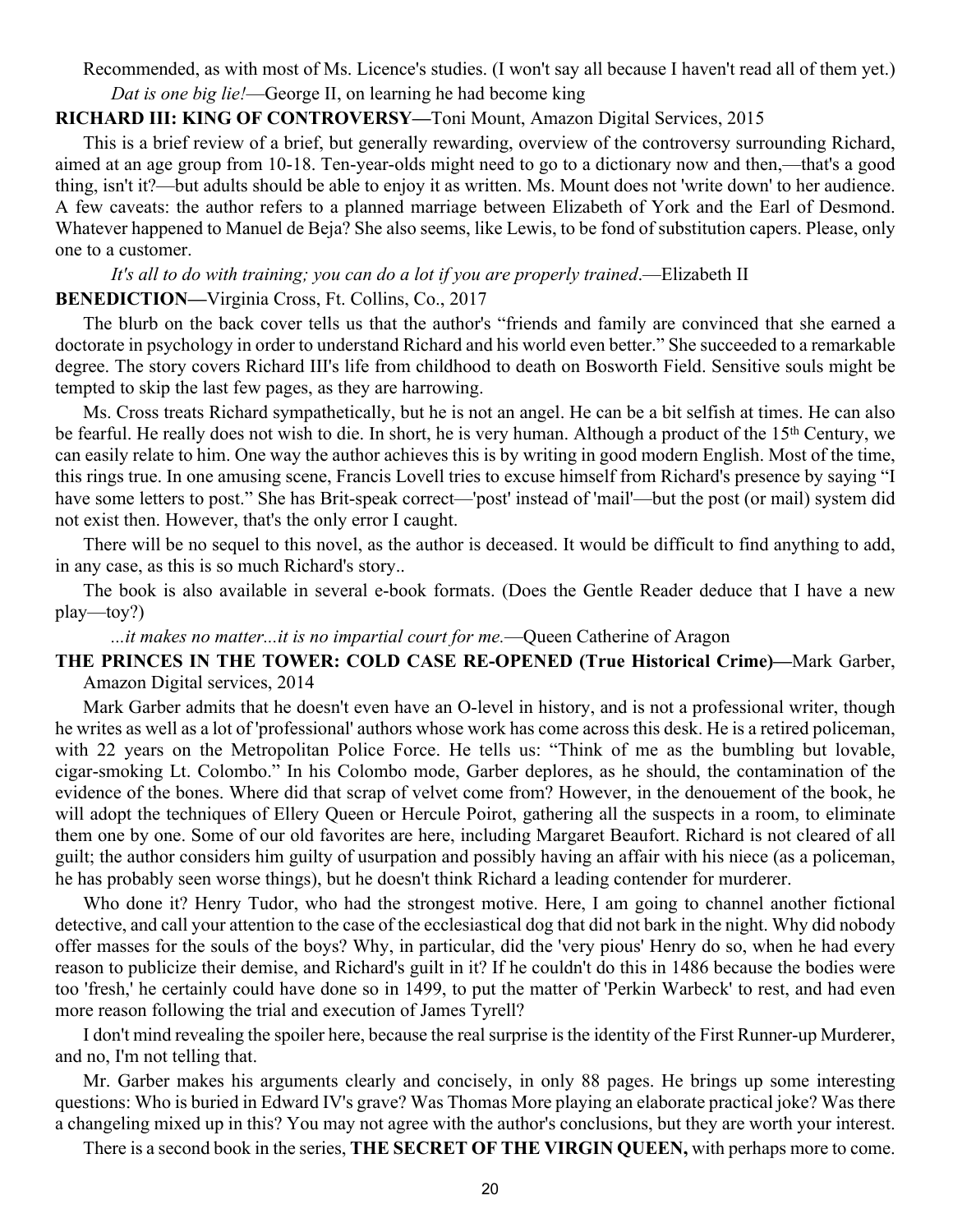#### *I never allow anybody to drink water at my table*.—William IV *Little man, little man, 'must' is not a word to be used to princes*.—Elizabeth I

#### **DR. WILLIAM HOBBYS: The Promiscuous King's Promiscuous Doctor**—Ornsby Hyde, Dorrance Publishing Co. Pittsburgh, PA, 2017

The title is somewhat misleading. One might think this is a history or biography. It is a novel. One might also think it is about Dr. Hobbys' private life. Though he does get himself involved in a messy divorce (his own), the story is more about his professional life, as physician to three generations of the York family. Hobbys, a combination of hero/anti-hero, is also a one-man MASH unit at times, and fills some of the functions of a medical examiner. At least his deceased patients don't give him as much trouble as the living ones. Edward IV is a demanding patient. "GET ME BETTER," he shouts, and he won't cut back on the groceries, no matter what the doctor recommends. Richard of Gloucester is an even worse one. Injured in battle, he won't take bed rest or opiates. He refuses to believe there is anything wrong with his back, until he sees it with his own eyes and a couple of mirrors, then he argues with the doctor about his treatment. Stretching exercises? He 'could have that done for nothing at the Tower.' He finally agrees to wear a brace.

Some examples of Dr. Hobby's herbal prescriptions are given, some of which might even work. (Do not try this at home, however.) There are some things William Hobbys doesn't know—can't know. He thinks Henry VI must have some kind of 'purple melancholy.' We would call it prophyria. But given the limitations of his times, he is a competent doctor, and is highly critical of his contemporaries who are not. It is amusing to watch Hobbys and Dr. John Argentine being icily polite, yet very catty, with each other. (Men being catty? Professional men? Nah, couldn't be!)

The author provides an explanation for the disappearance of the Princes, a very plausible one, and an explanation of the bones in the urn (not the same thing). This theory, I think, is less likely. But in a fictional setting I am willing to accept anything short of alien abduction. Matter of fact, that has been done too, in Margaret Peterson Haddix's **FOUND**. .

This book does take a short excursion into time travel. The story is book ended by short scenes of a pair of Ricardian scientists in the late 21st century being invited to Buckingham Palace by the Sovereign—not named, but male. Could it be, maybe, George VII?

And, speaking of bookends, this takes us back to a fitting bookend for a column that began with **DICKON'S DIARIES.**

#### *I've tried him drunk and I've tried him sober, but there's nothing in him.*—Charles II on his relative-by-marriage, George of Denmark.

#### **RICHARD III AND CLARENCE**—Kari August, Mountain Track Publishing, Estes Park, CO, 2017

This is a sequel to the author's time-travel novel, **THE RETURN OF RICHARD III**, and will probably make more sense if one reads that book first. Or maybe not. The premise is that Richard has returned to his proper place in heaven, which seems to be at the poker table with his brother Edward, Peter (the Great, Tsar), Teddy (Roosevelt), Genghis (Khan), Crazy (Horse), and the Head Honcho Himself. Big mistake. Richard finds himself transported to what he thinks must be hell. (Close, it's Miami, FL) It is there he is re-united with living members of his far-flung family, specifically Clarence. Not George, but an umpteen-times removed cousin with that given name, who is a developer with political ambitions. (Hmm m.) Clarence is not the milquetoast that the name suggests. He and Richard go mano a mano (if that's the right term) with an alligator. That is, Clarence wrestles it and Richard gives the *coup de gras.* Richard's other cousin from Colorado turns up, and other friends, and relatives of friends, and friends of relatives, and Richard, do-gooder that he is, tries to help all of them. At the end, he can return to his proper place, with the assurance of a job well done. But he has one more self-appointed task: to re-unite Edward and Clarence (Duke of, given name George). And by the way, where in Heaven *is* George? Apparently, there are different branches of Heaven, and a resident can avoid meeting those he might be on less than friendly terms with. Thus Richard can ignore the thieving Tudors and the barbarian Scots and Germans who succeeded them. (Genghis Khan, OK, in spite of his terrible table manners; Queen Victoria, not OK). George is eventually found, but things do not go swimmingly at first. A lot of snark gets passed back and forth. However, Richard has the solution: a game—definitely not poker!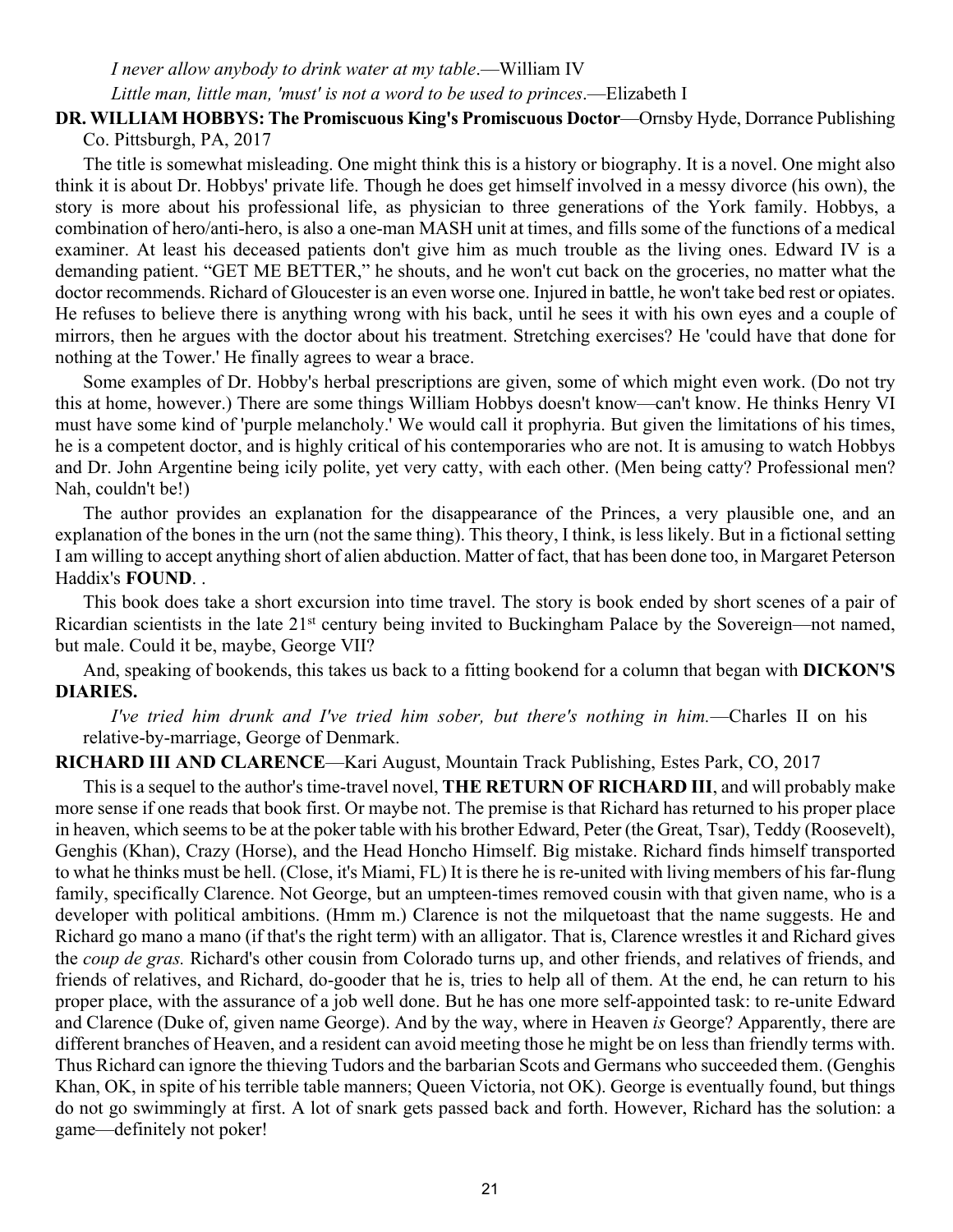<span id="page-21-0"></span>If you get the idea that I am not taking this book very seriously, you are correct. I don't think the author meant for it to be taken that way.

Finally, an observation on authors, which might also be taken as an observation on reviewers, though I'm not quite sure if those last two words mean 'silenced' or 'locked up.'

*People who write books ought to be shut up*.—George V

#### $\sim$ ToC $\sim$

## **From the Editor**

Many thanks to all who contributed to this issue of the *Ricardian Chronicle*. The quality of the *Chronicle* depends on these and future contributions. Please note the submission guidelines (below) to help me concentrate on the content instead of the format. Do contact me if you have any questions about formatting your document. I'd be delighted to help

## **Submission Request**

Have you done anything related to Richard III and/or Medieval England such as touring Ricardian sites, attended a RenFaire, and participated in Society events? If so, please consider submitting an article about it, including any photos you may have to me at  $info@r3.org$ .

I am also interested in publishing author and artist interviews. Please contact me at  $info@r3.org$  with your interview proposal.

## **Submission guidelines**

- Word doc or docx file type, Open Office Writer odt file type, or rtf file type
- Present tables in spreadsheet or database format–file type examples: xls, xlxs, csv, txt, mdb, htm, html
- Use standard fonts such as Times New Roman, Calibri, or Verdana. Avoid fonts that you had to purchase. I use Times New Roman throughout the publication. (Sorry, I cannot accept pdf document type or non-standard fonts.)
- Images that are in the public domain should be stated as such, those that are not require permissions and attributions. If you own the images, indicate whether or not you will give permission for others to use it.
- Image size should be at least 150 dpi, which means a 1" X 2" image at a minimum should be 150 pxls by 300 pxls
- Copy deadlines (submissions may be accepted for each issue after stated deadline, but not guaranteed):  $\Box$  June issue is May 15

■December issue is November 15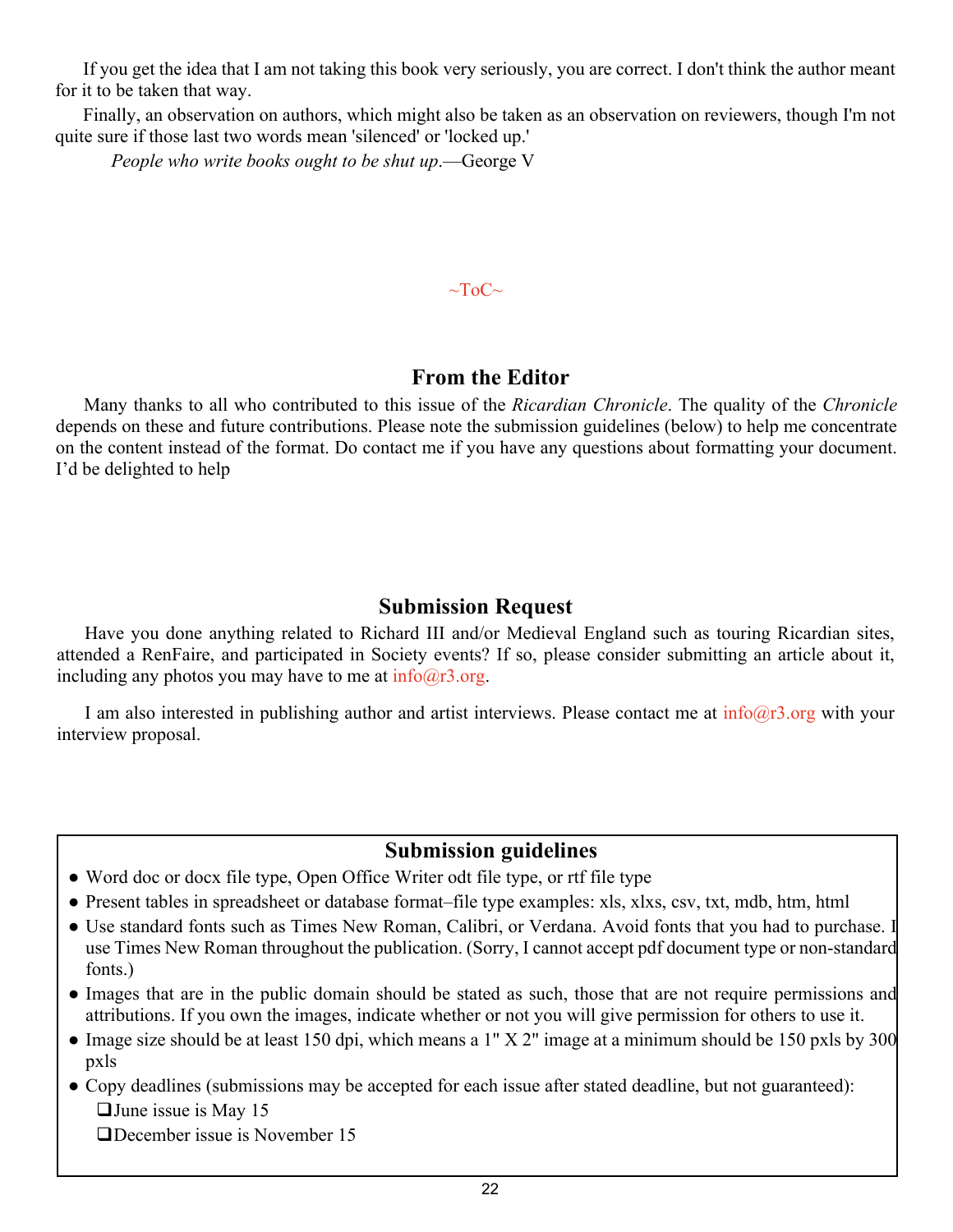<span id="page-22-0"></span>

Rare and delightful books from the non-fiction library measured in Susan

#### **R3S Library Book Acquisitions—2017**

The Non-Fiction Library is pleased to announce the acquisition of several exciting new titles, all available to our members to borrow. Please contact Susan Troxell (researchlibrary $(\partial r3.$ org) for inquiries into that process. Rules for borrowing are on the American Branch's website.

- **J. L. Laynesmith,** *Cecily Duchess of York*—This is the first scholarly study of the life of Cecily, written by the Richard III Society's current research officer. Laynesmith draws on numerous rarely considered sources to construct a fresh portrait of a remarkable woman, mother of Edward IV and Richard III and grandmother to Henry VIII, who proved herself an exceptional political survivor. Skillfully manipulating her family connections and contemporary ideas about womanhood, Cecily repeatedly reinvented herself to protect her own status and to ensure the security of those in her care. There is an extensive bibliography.
- **Harry Schnitker,** *Margaret of York: Princess of England, Duchess of Burgundy*—This started as a PhD thesis about Richard III's sister, Margaret, whose marriage to Duke Charles of Burgundy would alter the course of European geopolitics. A woman in a world of men, she was nonetheless able to establish and maintain her authority and influence through her household and affinity, through patronage of the arts, of religious orders, and of humanist learning. A detailed analysis of her famous library is included, as well as an examination of the role of women who influenced her, and her support of Yorkist pretenders. This is a "must read" for anyone interested in Margaret or the lives of late-medieval noblewomen.
- **Nathan Amin,** *The House of Beaufort: The Bastard Line that Captured the Crown*—The author sets out to examine the fortunes and tribulations of the Beauforts, progeny of the illicit love affair between John of Gaunt and Kathryn Swynford. Though legitimized, Henry IV forbade them from being in the line of succession to the crown. The Beauforts were energetic supporters of the Lancastrian regime and its cause in the Wars of the Roses, and ultimately would produce the House of Tudor.
- **K. L. Clark,** *The Nevills of Middleham: England's Most Powerful Family in the Wars of the Roses*—A comprehensive account of the northern family whose rise, and later fall, would profoundly impact the state of English politics in the 15<sup>th</sup> century. The author also focuses on the women of the Nevill(e) clan, showing that they were just as active as their male counterparts. An extensive bibliography is provided as well a numerous family trees and photographs.
- **Kathryn Warner,** *Richard II-A True King's Fall*—This author is known for her work in reassessing the life and reputation of Edward II, and she has now undertaken a reassessment of Richard II. The deposition of this king in 1399 gave rise to the Lancastrian regimes of Henry IV, V and VI, and ultimately would give rise to the Wars of the Roses. Richard II, like Richard III, was the subject of one of Shakespeare's most memorable plays, and his reputation in the popular imagination as a narcissist and tyrant was largely because of it. Warner takes a fresh look at this deeply misunderstood king.
- **Matthew Lewis,** *Richard, and Duke of York***—This is the first full biography of Richard, 3<sup>rd</sup> Duke of York, to** be published in over a decade. It covers all the ups and downs of his dramatic, and historically important, life.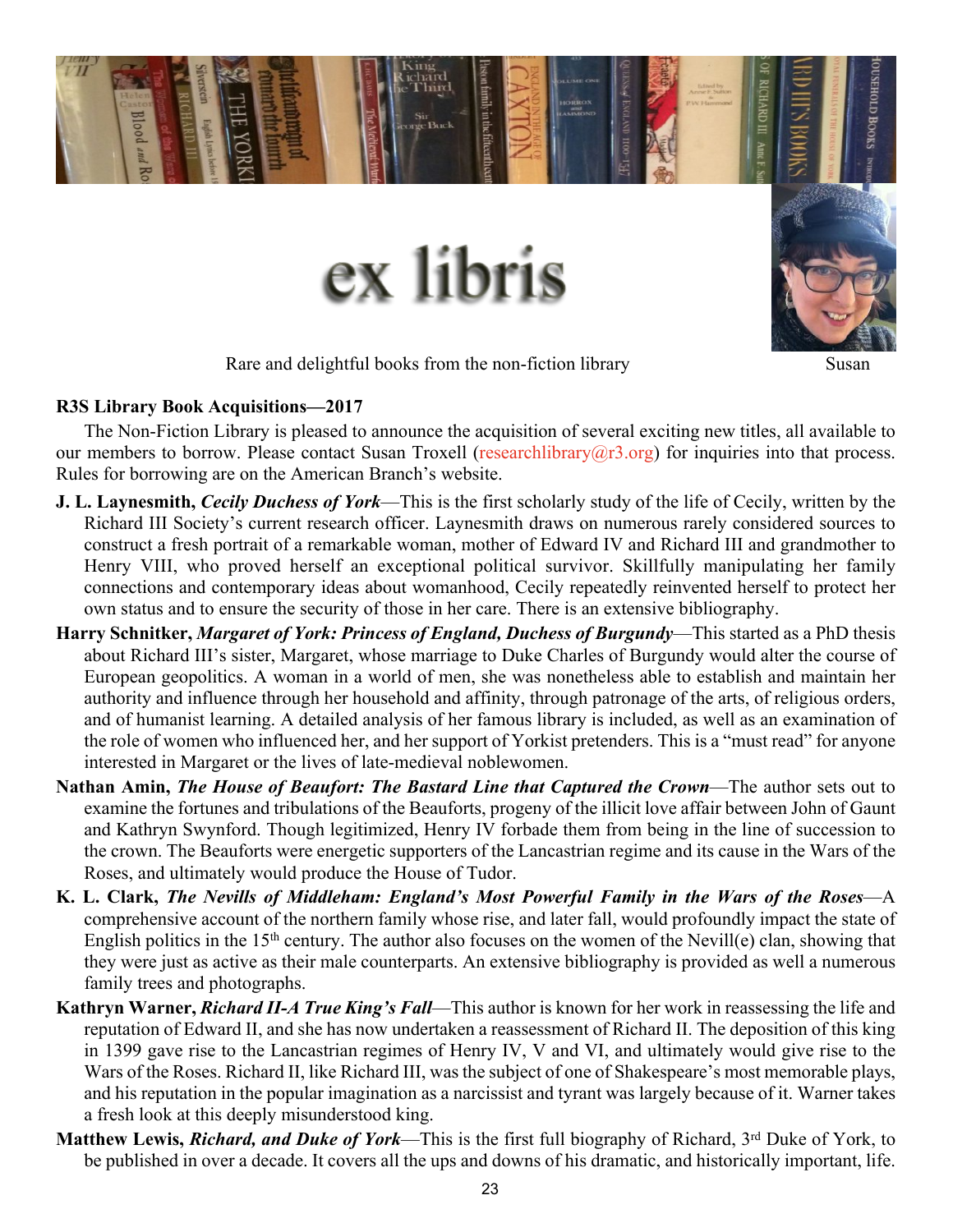There are no footnotes, endnotes, or bibliography, but primary sources are cited in the main text. This would be a good place to begin for anyone looking for a readable account, from an author who has written other books for general readers of English late medieval history.

- **Noel Fallows (trans.),** *Ramon Llull's The Book of the Order of Chivalry***—**This is the first time that anyone has translated into modern English Ramon Llull's influential treatise on knighthood and chivalry. Although written in the late 13th century by a Catalan *jongleur*-turned-scholar/monk, this work remained enormously popular into the 15th century. Richard III owned Caxton's translation of it; Caxton dedicated the book to him. Llull writes of the duties of the knight to defend the Christian faith, defend his lord, and maintain justice, as well as serve the common weal.
- **Matthew Ward,** *The Livery Collar in Late Medieval England and Wales: Politics, Identity and Affinity***—**This appears to be the first book published on the very important subject of the livery collar—its origins, manufacture, and political symbolism especially during the Wars of the Roses. The author provides a comprehensive inventory of all church monuments in England and Wales where one can still view such livery collars. A detailed bibliography and numerous color photographs supplement the text.
- **Nicholas Orme,** *From Childhood to Chivalry: The education of the English kings and aristocracy 1066-1530* This book from 1984, while not particularly positive about Richard III, is considered a definitive study of how English kings and nobles were educated in the medieval and early renaissance ages. So little is known about the specifics of Richard III's education, that this book can provide useful background information for anyone interested in that topic. Orme is considered an authority on the early history of education, and scholars today still cite this text.
- **Ruth Mazo Karras,** *Sexuality in Medieval Europe—Doing Unto Others*—published in 2005, this book takes up the subject of sexual practices in the medieval age and analyzes such controversial topics as the practice of homosexuality, chastity within marriage, the role of the church, and non-reproductive activity. Lately, some authors have been speculating that well-known persons from the Wars of the Roses might have had sexual relations that defy our presumptions. Karras's thesis is that, like today, medieval people saw sex from a number of viewpoints, and that there was no single medieval attitude towards sexuality any more than there is one modern attitude.
- **John Ashdown-Hill,** *The Private Life of Edward IV***—this is the tenth book published by Ashdown-Hill, and he** aims to analyze the love life of Edward IV, challenging the traditional notion that he was a ladies' man who had an extraordinarily large sexual appetite. The author disagrees, and can only identify three mistresses during his life. The author also asserts that Edward IV had an openly homosexual relationship with Henry Beaufort, based on his reading of primary sources. Edward IV's secret marriage to Eleanor Talbot is given focused analysis, even providing the precise date and location of where the marriage took place. The author provides a detailed itinerary for Edward IV's whereabouts from birth to death, making it as potentially useful as Rhoda Edwards' *Itinerary of Richard III*.

 $\sim$ ToC $\sim$ 

Note: clicking on  $\neg$ ToC $\sim$  returns to the Table of Contents.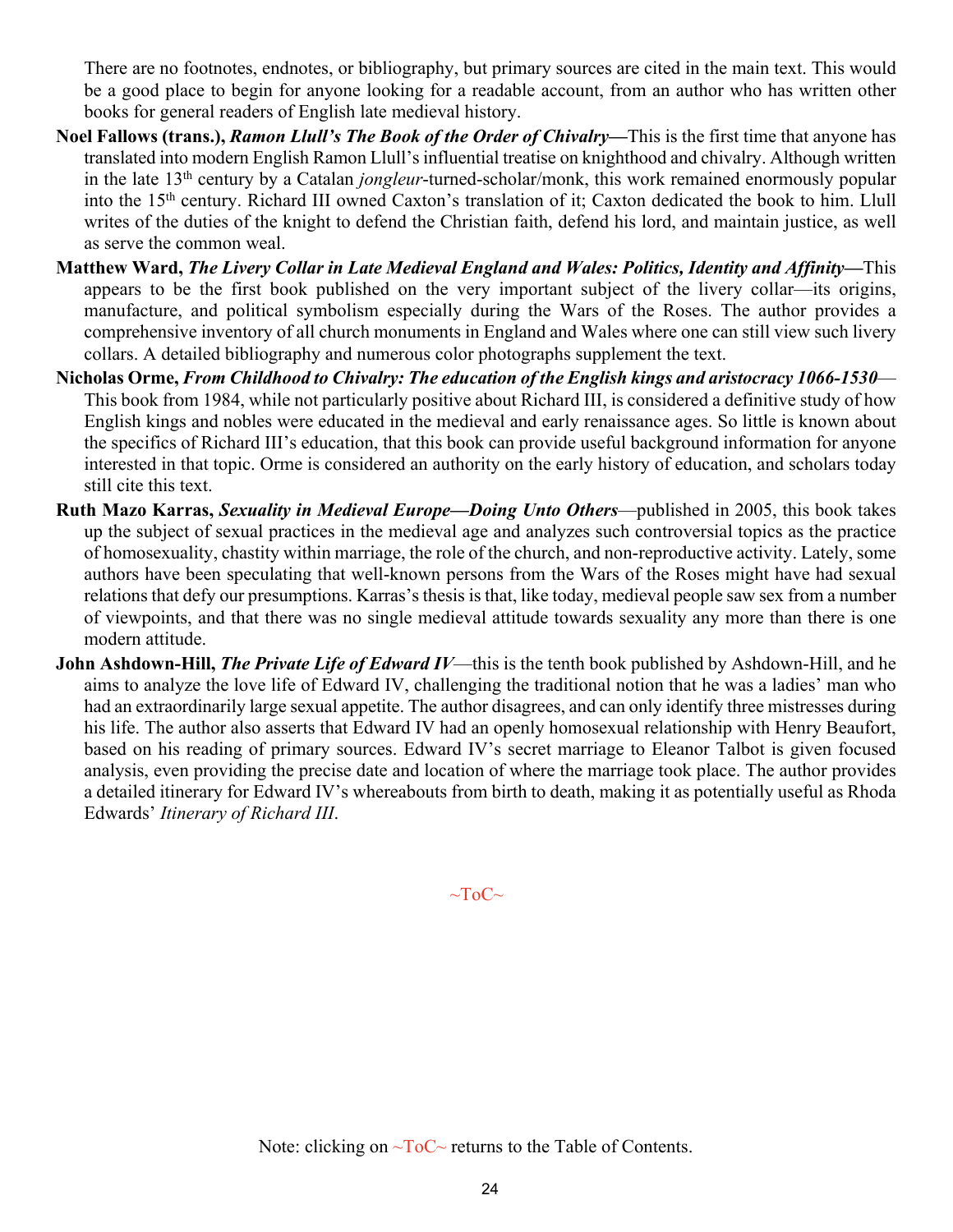## **Board, Staff, and Chapter Contacts**

#### <span id="page-24-0"></span>**EXECUTIVE BOARD**

CHAIRMAN: **Compton Reeves** [chairperson@r3.org](mailto:chairperson@r3.org)

VICE CHAIRMAN: **Deborah Kaback** [vice-chair@r3.org](mailto:vice-chair@r3.org)

SECRETARY: **Emily Ferro** secretary $(a)$ r3.org

TREASURER: **Lisa Pince** [treasurer@r3.org](mailto:treasurer@r3.org) MEMBERSHIP CHAIRMAN: **Cheryl Greer** membership@ $r3.org$ 

IMMEDIATE PAST CHAIRMAN: **W. Wayne Ingalls**

immediate past chairman $@r3.org$ 

**COMMITTEES** CHAPTERS ADVISOR: **Nita Musgrave** [chapters@r3.org](mailto:chapters@r3.org)

LIBRARIAN: Fiction: **Gilda E. Felt**

[fictionlibrary@r3.org](mailto:fictionlibrary@r3.org)

LIBRARIAN: Research, Non-Fiction, and Audio-Visual: **Susan Troxell**

[researchlibrary@r3.org](mailto:researchlibrary@r3.org)

RESEARCH OFFICER: **Gil Bogner** [research\\_officer@r3.org](mailto:research_officer@r3.org)

PUBLIC RELATIONS OFFICER: **Wayne Ingalls** public relations officer $@r3.org$ 

ON-LINE MEMBER SERVICES: **Open** (Contact Jonathan Hayes at chairperson $@r3.org$  for access to member's only page on r3.org) SALES OFFICER**: Bob Pfile** [sales@r3.org](mailto:sales@r3.org)

WEB CONTENT MANAGER: Open

WEBMASTER: **Lisa Holt-Jones** [webmaster@r3.org](mailto:webmaster@r3.org)

**REGISTER STAFF** EDITOR: **Joan Szechtman** [info@r3.org](mailto:info@r3.org) ASSISTANT EDITOR: **Diana Rubino** [assistant\\_editor@r3.org](mailto:assistant_editor@r3.org) Copy Editor: **Ruth Roberts** copy editor@r3.org RICARDIAN READING EDITOR: Myrna Smith ricardian reading editor $@r3.org$ **CHAPTER CONTACTS EASTERN MISSOURI:** Bill Heuer [bheuer0517@sbcglobal.net](mailto:bheuer0517@sbcglobal.net) **ILLINOIS:** Janice Weiner [jlweiner@sbcglobal.net](mailto:jlweiner@sbcglobal.net) **MICHIGAN AREA:** Larry Irwin [fkatycdc@yahoo.com](mailto:fkatycdc@yahoo.com) **NEW ENGLAND:** Ms June-Ann Greeley [juneanng@gmail.com](mailto:juneanng@gmail.com) Website: [r3ne.org](http://r3ne.org/) **NORTHWEST:** Carol Smith [richardiiinw@yahoo.com](mailto:richardiiinw@yahoo.com) **NEW YORK-METRO AREA:** Maria Elena Torres [elena@pipeline.com](mailto:elena@pipeline.com) **Tidewater (VA):** Bob Pfile [rpfile43@gmail.com](mailto:rpfile43@gmail.com) **Texas Regional:** Elizabeth York Enstam [Enstam@sbcglobal.net](mailto:Enstam@sbcglobal.net) **Arizona:** Marion Low [dickon3@cox.net](mailto:dickon3@cox.net) **Rocky Mountain (CO):** Dawn Shafer

dawn alicia shafer@yahoo.com

Note: If you do not see a chapter near you and you would like to reach out to other Ricardians in your area, please contact the Membership Chair at [membership@r3.org.](mailto:membership@r3.org) She will circulate your email address to members in your area. If you later decide to go ahead and form a chapter, please contact the Chapters' Advisor at [chapters@r3.org](mailto:chapters@r3.org).